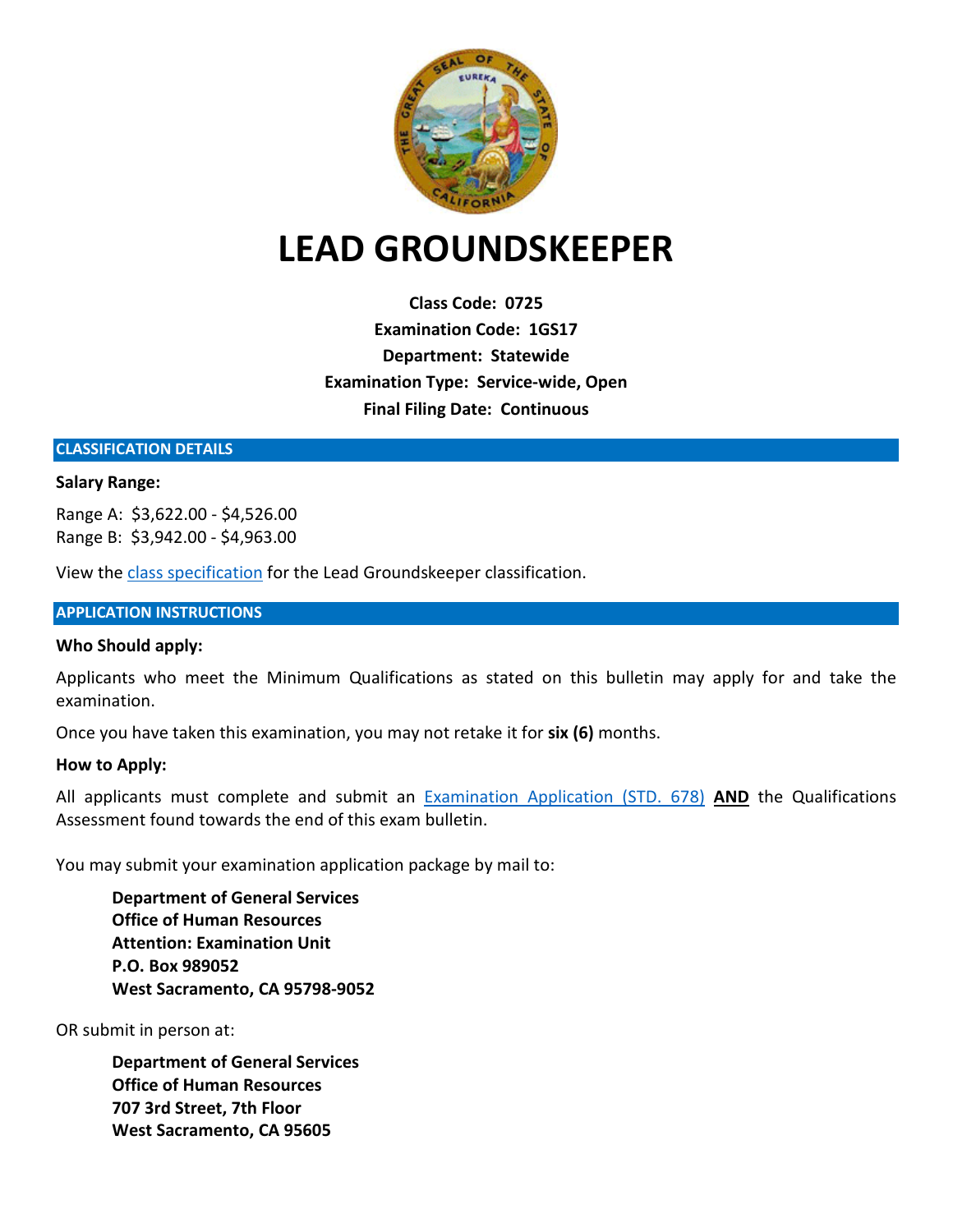#### **Note:**

If you are personally delivering your application and Qualifications Assessment, you must do so between the hours of 8:00 a.m. and 5:00 p.m., Monday through Friday, to the street address listed above.

The examination title(s) must be indicated on the application. Resumes alone will not be accepted.

Faxed or emailed applications and Qualifications Assessments will not be accepted.

Completed and signed exam Applications (STD. 678) **and** Qualifications Assessments must be received by the cut-off date in order to be considered. If an application is received after the cut-off date, the application is considered late and will be included in the next cut-off date for processing. It is the applicant's responsibility to submit their application on time and to ensure the envelope is postmarked if applying by way of U.S. mail, or contains proof of timely deposit with a parcel delivery or courier service. Dates printed on Mobile Bar Codes, such as the Quick Response (QR) Codes available at the United States Postal Service (USPS), are not considered Postmark dates for the purpose of determining timely filing of an application.

#### **SPECIAL TESTING ARRANGEMENTS**

If you require special testing arrangements due to a verified disability or medical condition, mark the appropriate box on your Examination Application (STD. 678) and you will be contacted to make specific arrangements. You may also contact the Department of General Services, Examinations Unit at (916) 376-5400.

#### **REQUIREMENTS FOR ADMITTANCE TO THE EXAM**

Candidates must complete and submit the Qualifications Assessment along with his/her Examination Application (STD. 678). Candidates who meet the Minimum Qualifications will have their Qualifications Assessment rated.

Applicants must meet the experience/education Minimum Qualifications by the cut-off date.

Part-time or full-time jobs, regardless of whether paid or volunteer positions, and inside or outside of California state service will count towards experience.

#### **Your signature on your application indicates that you have read, understood, and possess the qualifications required.**

Applications and resumes MUST contain the following information: "to" and "from" dates (month/day/year), time base, civil service class title(s), and range, if applicable. Education information MUST include name of institution, course of study, semester or quarter units completed, degree (if applicable), and completion date. Applications/resumes received without this information may be rejected.

#### **CUT-OFF DATES**

Applications will be accepted on a continuous basis. Applications received after the cut-off date will be included in the next administration for processing.

Cut-off dates for processing will be as follows:

March 15, 2022 June 15, 2022 September 15, 2022 December 15, 2022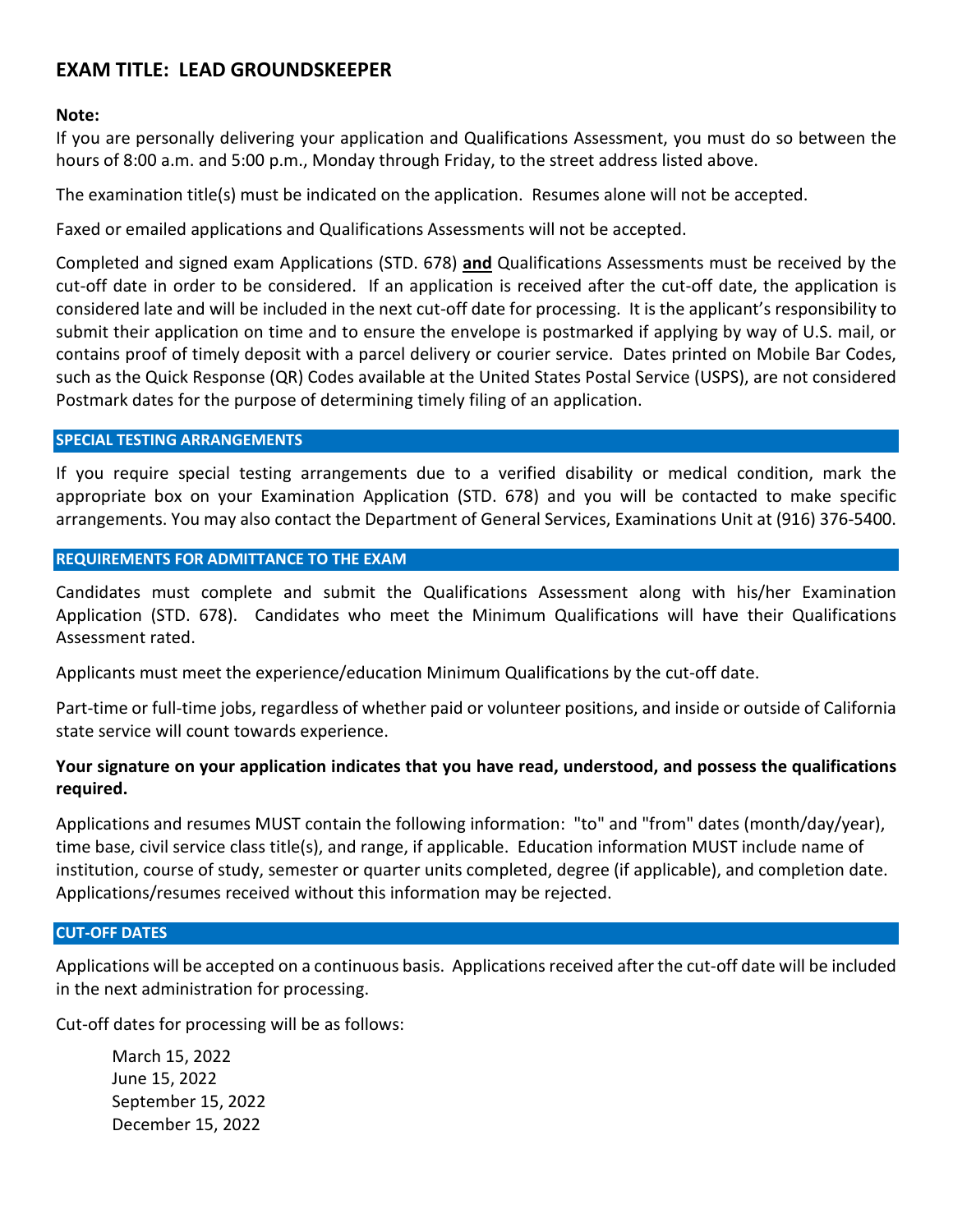**Note:** Applications and Qualification Assessments may be processed on a flow basis prior to the cut-off date to meet the hiring needs of the department. Additionally, cut-off dates are subject to change or cancellation at any time. Such changes or cancellations will be in accordance with civil service laws and rules.

Please contact the Department of General Services, Examinations Unit at (916) 376-5400 if you have not received your results after 4 weeks.

#### **MINIMUM QUALIFICATIONS**

Three years of experience in propagating, planting, and cultivating flowers and shrubs, and in general grounds maintenance work.

(Completion of a recognized course of study in landscape gardening or landscape design may be substituted for two years of the required experience.)

**NOTE:** Applicants using education to meet the minimum requirements MUST provide a copy of their diploma, copy of official transcript (sealed envelope not necessary), statement and/or evaluation from an accredited U.S. college or university with their examination application.

#### **POSITION DESCRIPTION**

On a specific project or in a specific area, supervises and works with a small crew engaged in planting, watering, cultivating, and maintaining flower beds, lawns, shrubs, and trees, and in general grounds maintenance work; propagates flowers and ornamental plants, and shrubs in a greenhouse and nursery; designs beds and borders; plants and cares for flowers, ornamental plants and shrubs; keeps greenhouses, nurseries, and grounds free from plant diseases and pests; prunes shrubs and rose bushes; buds and grafts plants; cares for ornamental flowers and plants in State buildings.

**Positions are anticipated at various departments, statewide.**

#### **EXAMINATION SCOPE**

This examination consists of the following components:

#### **Qualifications Assessment** - Weighted 100%

This examination will consist of a Qualifications Assessment weighted 100%. Candidates must attain an overall minimum score of 70% in order to be placed on the eligible list.

The Qualifications Assessment is designed to elicit a range of specific information regarding each candidate's knowledge, skill, abilities, and potential to effectively perform the duties relative to the classification. Candidates who meet the minimum qualifications will have their Qualifications Assessment rated, and successful candidates will be placed on an eligible list. **Submission of the Qualifications Assessment is mandatory.** Candidates who do not submit a completed Qualifications Assessment will be eliminated from this examination.

**Scope:** Emphasis in the examination will be on measuring competitively, relative to job demands, each applicant's:

#### **A. Knowledge of:**

1. Methods, materials, and equipment used in propagating, planting, cultivating, spraying, and otherwise caring or flowers, shrubs, lawns, and trees;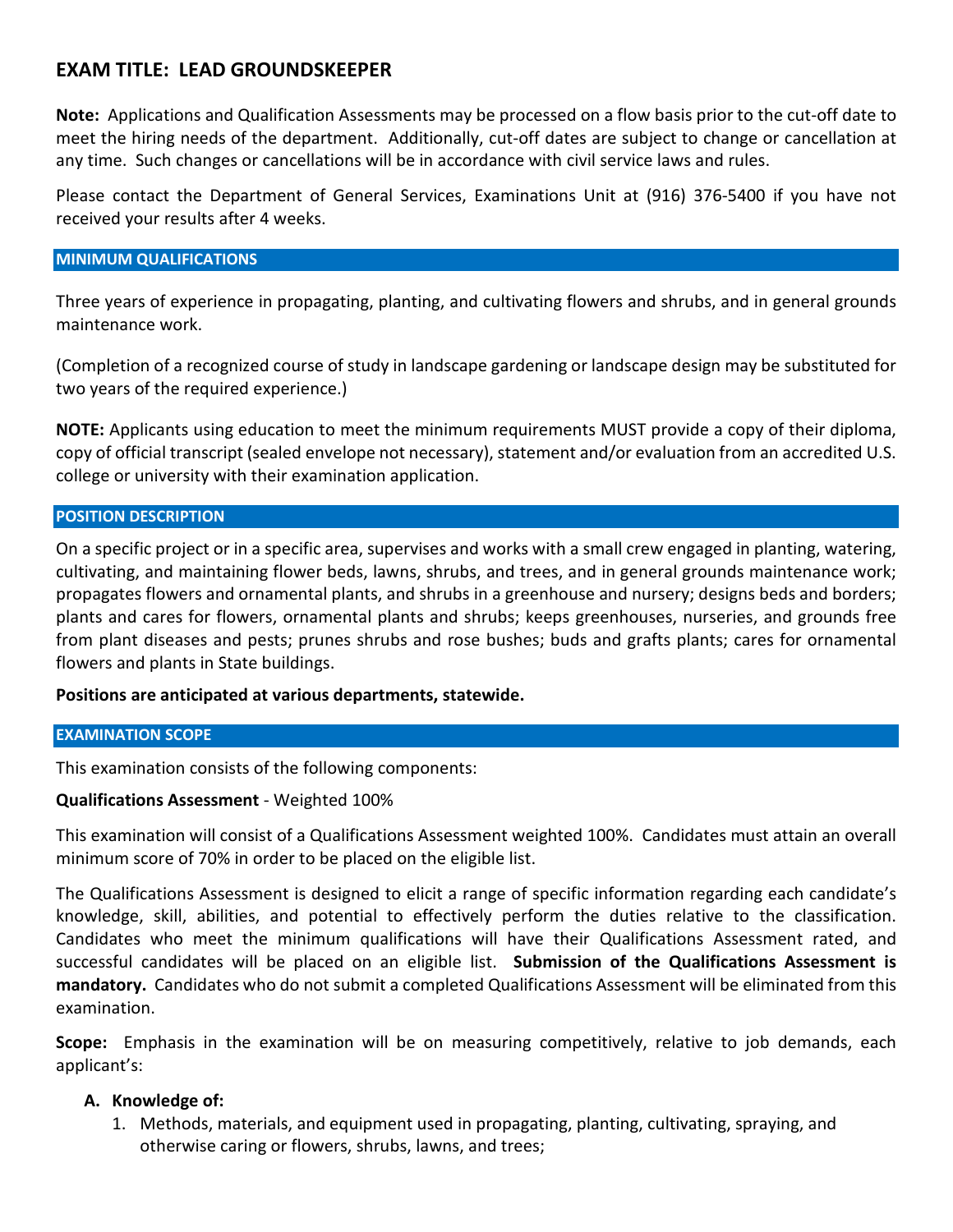- 2. Flowers, shrubs, and ornamental and shade trees commonly grown in California, and their planting and growing requirements;
- 3. Plant pests and diseases and methods of their control and eradication;

#### **B. Skill in:**

1. Budding, grafting, pruning, and flower gardening work;

## **C. Ability to:**

- 1. Lay out ornamental flower beds and borders;
- 2. Follow oral and written directions;
- 3. Supervise the work of a group of groundskeepers;
- 4. Deal tactfully with the public;
- 5. Read and write at a level appropriate to the classification;

#### **ELIGIBLE LIST INFORMATION**

A service-wide, open eligible list for the Lead Groundskeeper classification will be established for the State of California (all State of California departments, state-wide). Names of successful candidates will be merged onto the eligible list in order of final scores regardless of exam date. Eligibility expires twenty-four (24) months after it is established. Applicants must then retake the examination to reestablish eligibility.

#### **VETERANS' PREFERENCE/CAREER CREDITS**

Veterans' Preference will be granted for this examination. In accordance with Government Codes 18973.1 and 18973.5, whenever any veteran, or widow or widower of a veteran achieves a passing score on an open examination, he or she shall be ranked in the top rank of the resulting eligible list.

Veteran's status is verified by the California Department of Human Resources (CalHR). Information on this program and the [Veterans' Preference Application Form \(CalHR 1093\)](https://www.jobs.ca.gov/CalHRPublic/Landing/Jobs/VeteransInformation.aspx) is available online. Additional information on veteran benefits is available at the [Department of Veterans Affairs.](https://www.va.gov/)

Career Credits will not be added to the final score for this exam, because it does not meet the requirements to qualify for Career Credits.

#### **PREPARING FOR THE EXAMINATION**

Here is a list of suggested resources to have available prior to taking the exam.

**Employment History:** Employment dates, job titles, organization names and addresses, names of supervisors or persons who can verify your job responsibilities, and phone numbers of persons listed above.

**Education:** School names and addresses, degrees earned, dates attended, courses taken (verifiable on a transcript), persons or office who can verify education, and phone numbers of persons or offices listed above.

**Training:** Class titles, certifications received, names of persons who can verify your training, and phone numbers of persons listed above.

#### **EQUAL OPPORTUNITY EMPLOYER**

The State of California is an equal opportunity employer to all, regardless of age, ancestry, color, disability (mental and physical), exercising the right of family care and medical leave, gender, gender expression, gender identity, genetic information, marital status, medical condition, military or veteran status, national origin, political affiliation, race, religious creed, sex (includes pregnancy, childbirth, breastfeeding, and related medical conditions), and sexual orientation.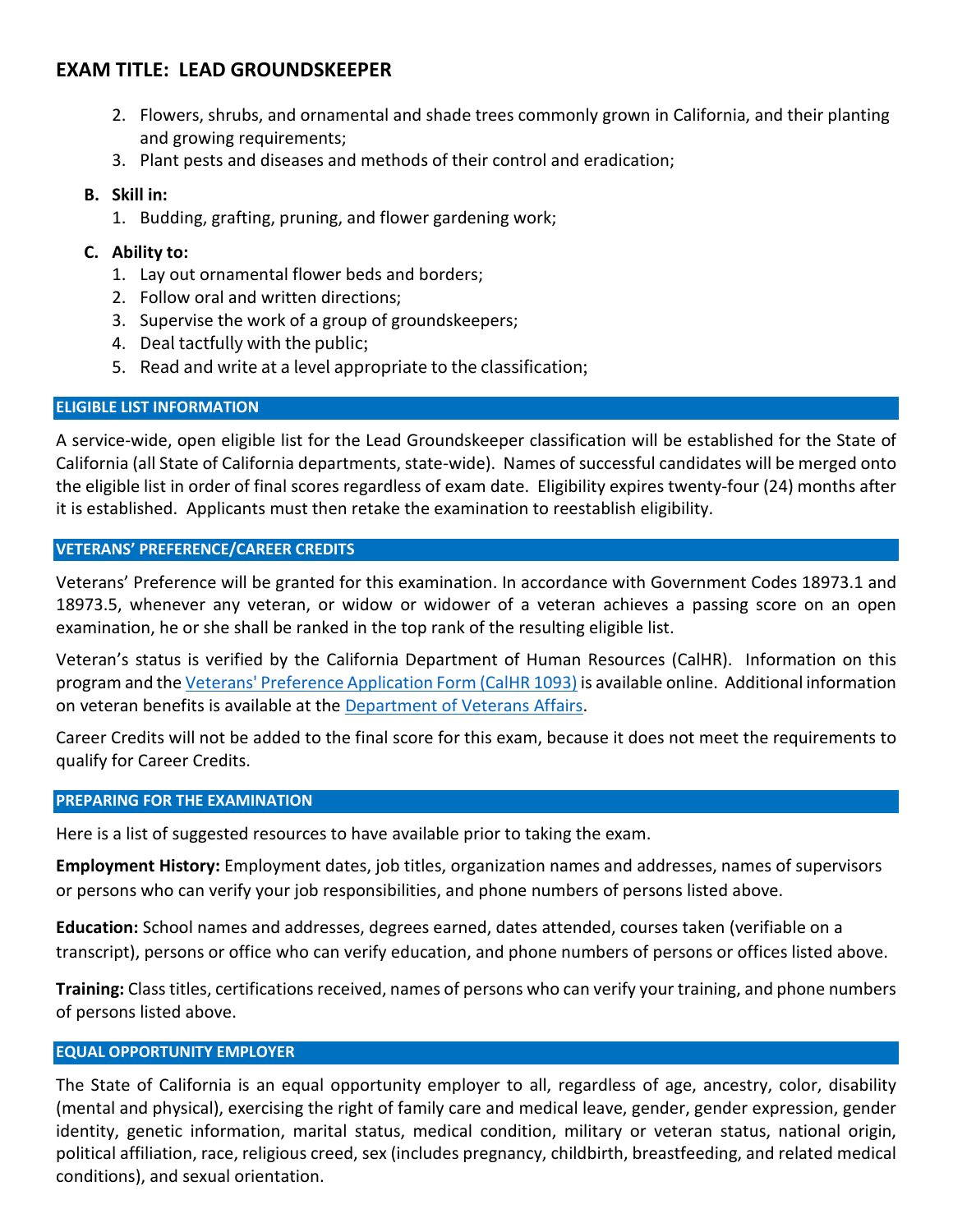#### **DRUG-FREE STATEMENT**

It is an objective of the State of California to achieve a drug-free State workplace. Any applicant for State employment will be expected to behave in accordance with this objective, because the use of illegal drugs is inconsistent with the law of the State, the rules governing civil service, and the special trust placed in public servants.

#### **CONTACT INFORMATION**

If you have questions concerning this announcement, please contact:

[California Department of General Services](https://www.dgs.ca.gov/) Office of Human Resources – Examination Unit 707 3<sup>rd</sup> Street, 7<sup>th</sup> Floor West Sacramento, CA 95605 Phone: (916) 376-5400 Email: Exams@dgs.ca.gov

California Relay Service: 7-1-1 (TTY and voice). TTY is a Telecommunications Device for the Deaf and is reachable only from phones equipped with a TTY Device.

#### **GENERAL INFORMATION**

**Applications are available** at local offices of the Employment Development Department, the Department noted on the bulletin, or on through you[r CalCareer Account.](https://www.calcareers.ca.gov/)

**If you meet the requirements** stated on this examination bulletin, you may take this examination, which is competitive. Possession of the entrance requirements does not assure a place on the eligible list. Your performance in the examination described on the other side of this bulletin will be compared with the performance of the others who take this test, and all candidates who pass will be ranked according to their scores.

**The Department of General Services reserves the right** to revise the examination plan to better meet the needs of the service if the circumstances under which this examination was planned change. Such revision will be in accordance with the civil service law and rules and all competitors will be notified.

**Eligible Lists:** Eligible lists established by competitive examination, regardless of date, must be used in the following order: 1) sub-divisional promotional, 2) departmental promotional, 3) multi-departmental promotional, 4) service-wide promotional, 5) departmental open, 6) open. When there are two lists of the same kind, the older must be used first. Eligible lists will expire from one to four years unless otherwise stated on this bulletin.

**General Qualifications:** Candidates must possess essential personal qualifications including integrity, initiative, dependability, good judgment, and ability to work cooperatively with others; and a state of health consistent with the ability to perform the assigned duties of the class. A medical examination may be required. In open exams investigation may be made of employment records and personal history--fingerprinting may be required.

**High School Equivalence:** Equivalent to completion of the 12th grade may be demonstrated in any one of the following ways: 1) passing the General Educational Development (GED) Test; 2) completion of 12 semester units of college-level work; 3) certification from the State Department of Education, a local school board, or high school authorities that the candidate is considered to have education equivalent to graduation from high school; or 4) for clerical and accounting classes, substitution of business college work in place of high school on a year-for-year basis.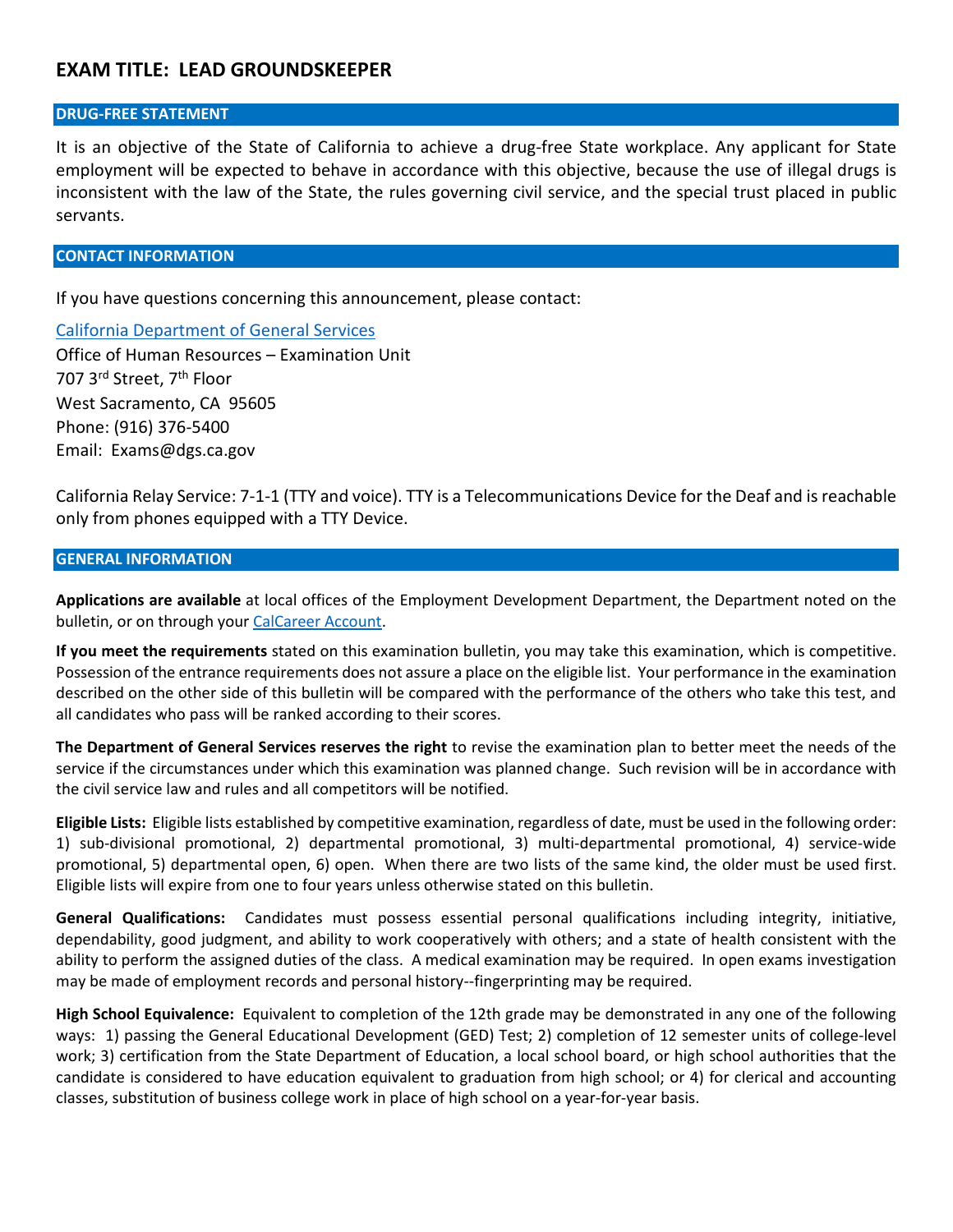

# **Lead Groundskeeper**

# **Qualifications Assessment**

# **TABLE OF CONTENTS**

# **GENERAL INSTRUCTIONS**

# **READ INSTRUCTIONS CAREFULLY**

This Qualifications Assessment is the examination for the Lead Groundskeeper classification. This examination will provide you with an opportunity to demonstrate your knowledge and experience in a variety of areas.

The information you provide will be rated based on objective criteria created by Subject Matter Experts. The rating will be used to determine your final score in this examination. If successful, your name will be placed onto an eligible list for the Lead Groundskeeper classification. The list will be used by all State of California departments to fill existing positions statewide. A "Conditions of Employment" section is included in this examination which will allow you to select the location(s) and time base you are interested in working.

It is required that you personally complete this examination accurately and without assistance. This process is the entire examination for this classification. Therefore, please be sure to follow the instructions carefully as missing or incomplete information may result in disqualification or a low score. Additional instructions are provided on the following pages.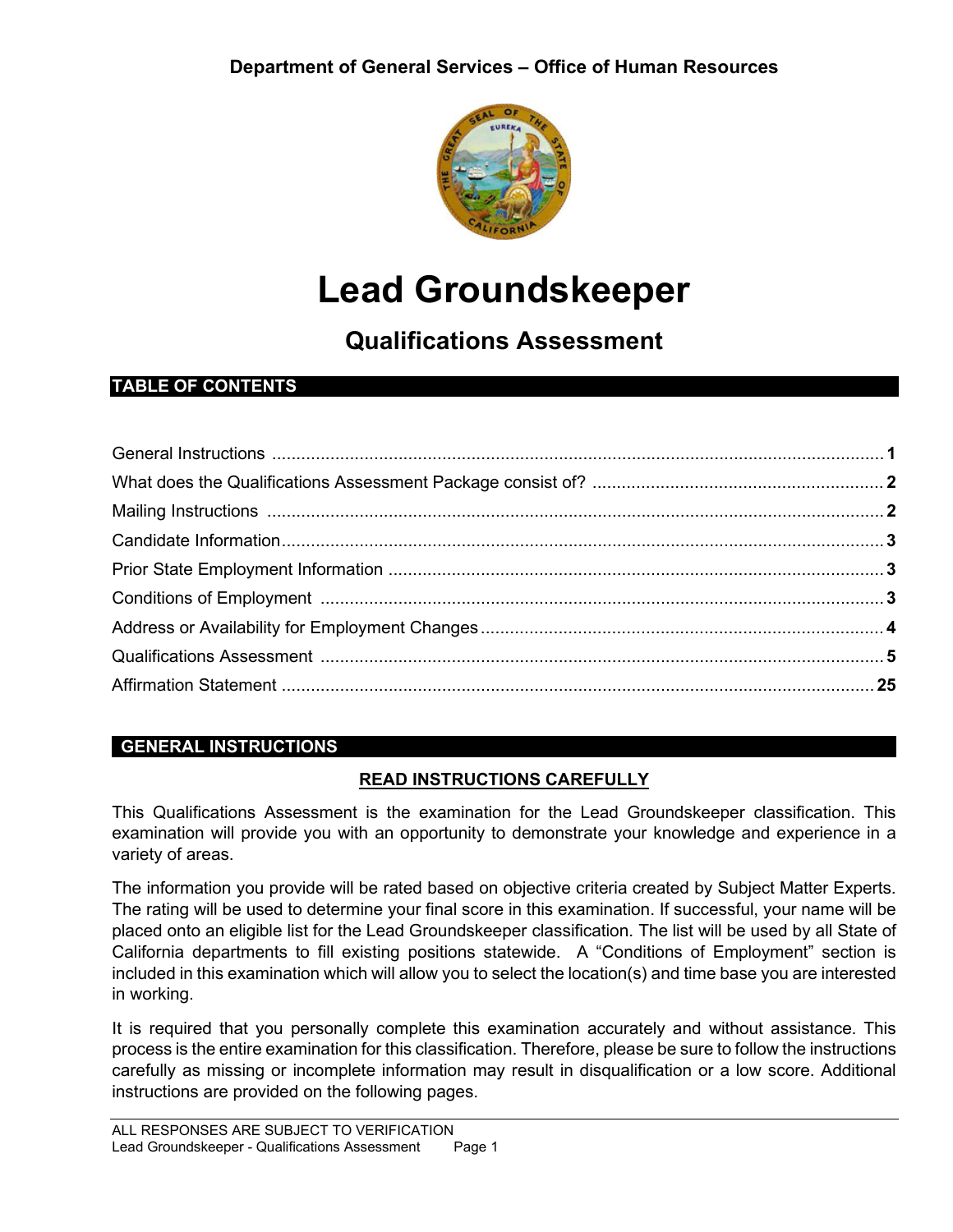#### **YOUR RESPONSES ARE SUBJECT TO VERIFICATION**

Please keep in mind that all information provided on this Qualifications Assessment will be subject to verification at any time during the examination process, hiring process, and even after gaining employment. Anyone who misrepresents his/her experience will be subject to adverse consequences, which could include the following action(s):

- Removal from the examination process
- Removal from the eligible list / certification list
- Loss of State employment
- Loss of rights to compete in any future state examination

#### **WHAT DOES THE QUALIFICATIONS ASSESSMENT PACKAGE CONSIST OF?**

The Qualifications Assessment Package consists of the following:

- Complete the State of California Examination Application (STD, 678) and be sure to sign and date the application. Please refrain from writing "see resume" under the duties performed on the application.
- Your completed Qualifications Assessment.
- All documents required for completion: Candidate Information, Prior State Employment Information, Conditions of Employment, and signed Affirmation Statement.
- Any supporting documentation to meet the Minimum Qualifications (see bulletin). For example, if you are meeting the minimum qualifications with education, you must include a copy of your diploma and/or official transcript(s). A copy of the official marked transcript is sufficient. The seal may be broken on the envelope upon your receipt of your transcript.

If any of the above-mentioned documents are not completed and/or submitted, you may be disqualified from this examination.

#### **MAILING INSTRUCTIONS**

You may submit your completed Qualifications Assessment Package by mail to:

Department of General Services Office of Human Resources Attention: Examination Unit PO Box 989052 West Sacramento, CA 95798-9052

OR submit in person at the following address:

Department of General Services Office of Human Resources Attention: Examination Unit 707 3rd Street, 7th Floor West Sacramento, CA 95605

#### **Note:**

- Candidates whose Qualification Assessment Package is received **after** the cut-off date will be included in the next administration for processing.
- Be sure your envelope has **adequate postage including a postmark date** if submitting via mail.
- Dates printed on Mobile Bar Codes, such as the Quick Response (QR) Codes available at the USPS, are not considered Postmark dates for the purpose of determining timely filing of an application.
- Facsimiles (FAX) OR email copies will **NOT** be accepted under any circumstances.
- Keep a photocopy of your completed Qualifications Assessment Package for your records.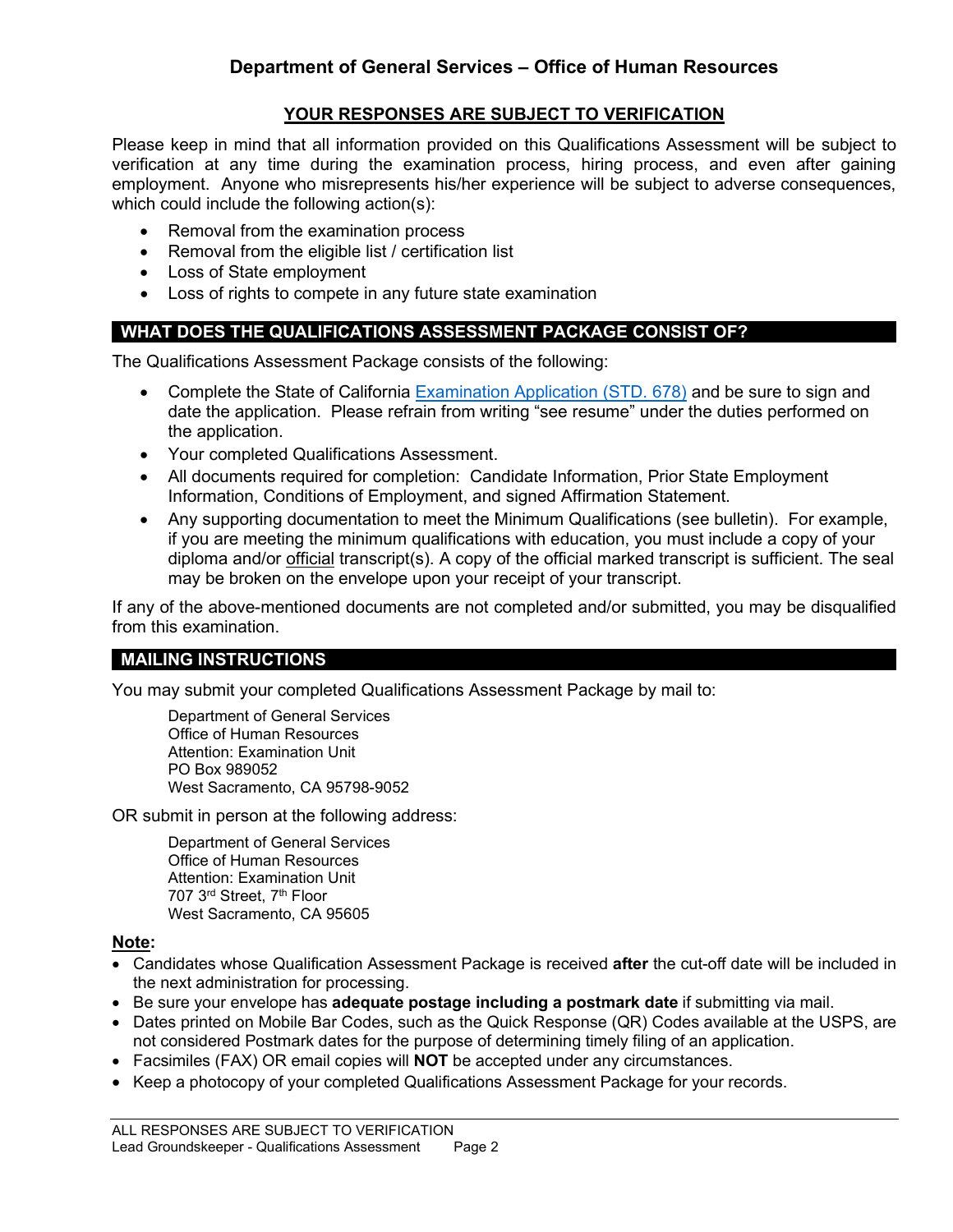### **Department of General Services – Office of Human Resources**

#### **CANDIDATE INFORMATION**

| Name:                          |  |
|--------------------------------|--|
| <b>Social Security Number:</b> |  |
| <b>Home Telephone Number:</b>  |  |
| <b>Work Telephone Number:</b>  |  |
| <b>E-mail Address:</b>         |  |

#### **PRIOR STATE EMPLOYMENT INFORMATION**

Complete this next section ONLY if you have been previously dismissed from California State Civil Service employment by punitive action or as a result of disciplinary proceedings. IF THIS DOES NOT APPLY TO YOU, please skip this section.

State Personnel Board, Rule 211 provides that a dismissed State employee may only participate in State Civil Service examinations if he/she has obtained prior consent from the State Personnel Board.

Do you have written permission from the State Personnel Board Executive Officer to take this examination?

☐ **YES** ☐ **NO**



# **CONDITIONS OF EMPLOYMENT**

PLEASE MARK THE APPROPRIATE BOX(ES) OF YOUR CHOICE

If you are successful in this examination, your name will be placed on an active employment list and referred to fill vacancies according to the conditions you specify on this form below.

#### **TYPE OF APPOINTMENT YOU WILL ACCEPT**

Please mark the appropriate box(es) - you may check "(A) Any" if you are willing to accept any type of employment.

☐ **(D) Permanent Full-Time**

☐ **(K) Limited-Term Full-Time**

☐ **(R) Permanent Part-Time**

☐ **(A) Any**

If all boxes are marked and you receive an appointment other than permanent full-time, your name will continue to be considered for permanent full-time positions.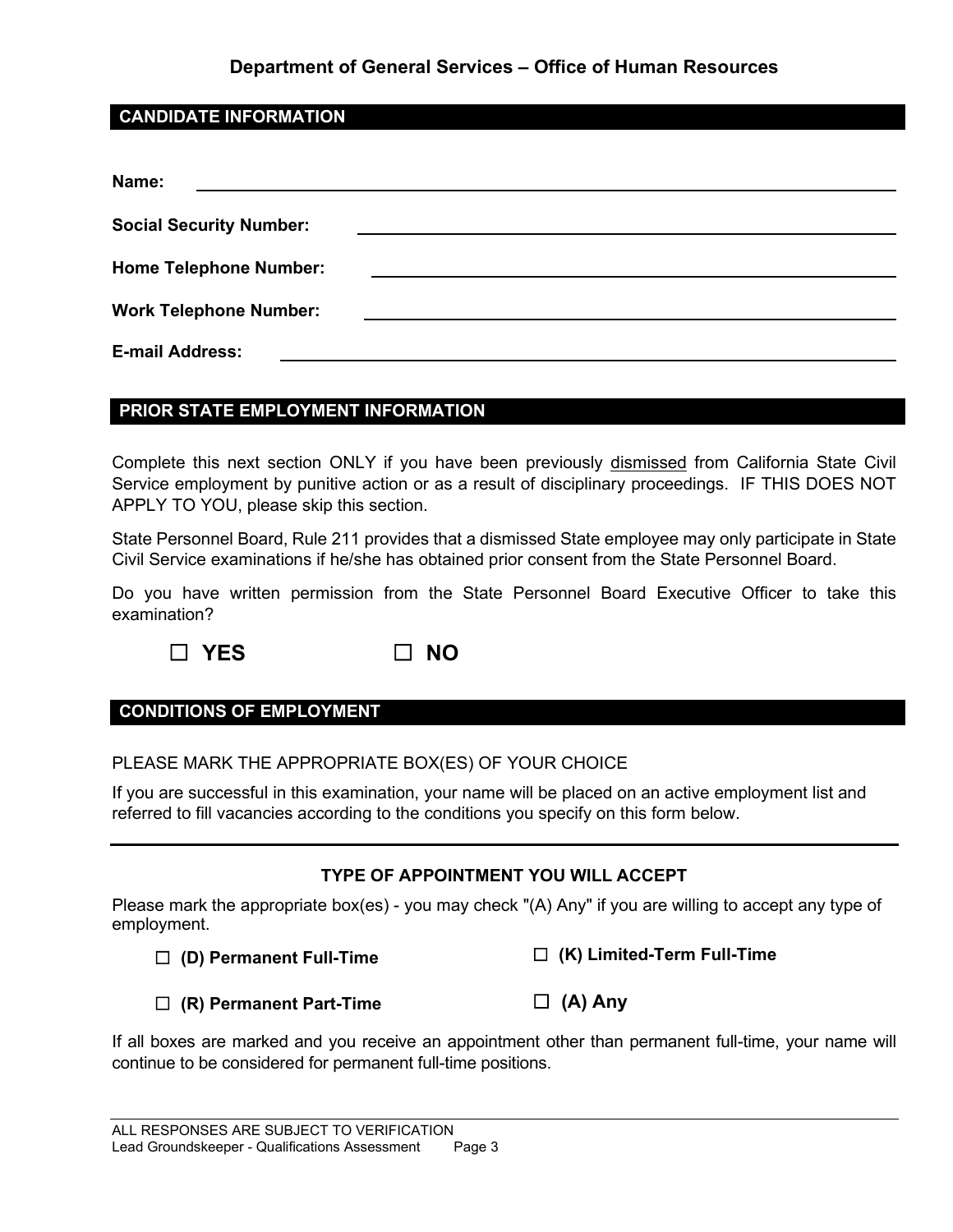### **Department of General Services – Office of Human Resources**

#### **LOCATION(S) YOU ARE WILLING TO WORK:**

|                                     | (5) ANYWHERE IN THE STATE - If this box is marked, no further selection is necessary. |                                    |
|-------------------------------------|---------------------------------------------------------------------------------------|------------------------------------|
| <b>NORTHERN CALIFORNIA COUNTIES</b> |                                                                                       |                                    |
| (0100) Alameda County               | (1800) Lassen County<br>$\Box$                                                        | (4500) Shasta County               |
| (0200) Alpine County                | (2100) Marin County<br>⊔                                                              | (4600) Sierra County               |
| (0300) Amador County                | (2300) Mendocino County<br>⊔                                                          | (4700) Siskiyou County             |
| (0400) Butte County                 | (2500) Modoc County<br>⊔                                                              | (4800) Solano County               |
| (0500) Calaveras County             | (2800) Napa County<br>⊔                                                               | (4900) Sonoma County               |
| (0600) Colusa County                | (2900) Nevada County<br>⊔                                                             | (5100) Sutter County<br>⊔          |
| (0700) Contra Costa County          | (3100) Placer County<br>⊔                                                             | (5200) Tehama County               |
| (0800) Del Norte County             | (3200) Plumas County<br>$\Box$                                                        | (5300) Trinity County              |
| (0900) El Dorado County             | (3400) Sacramento County<br>⊔                                                         | (5500) Tuolumne County             |
| (1100) Glenn County                 | (3800) San Francisco County<br>⊔                                                      | (5700) Yolo County<br>⊔            |
| (1200) Humboldt County              | (3900) San Joaquin County<br>⊔                                                        | (5800) Yuba County                 |
| (1700) Lake County                  | (4100) San Mateo County                                                               |                                    |
| <b>CENTRAL CALIFORNIA COUNTIES</b>  |                                                                                       |                                    |
| (1000) Fresno County                | (2200) Mariposa County<br>ш                                                           | (4000) San Luis Obispo             |
| (1400) Inyo County                  | (2400) Merced County<br>$\Box$                                                        | (4300) Santa Clara County          |
| (1500) Kern County                  | (2600) Mono County<br>$\Box$                                                          | (4400) Santa Cruz County<br>$\Box$ |
| (1600) Kings County<br>ப            | (2700) Monterey County<br>⊔                                                           | (5000) Stanislaus County           |
| (2000) Madera County                | (3500) San Benito County<br>⊔                                                         | (5400) Tulare County               |
| SOUTHERN CALIFORNIA COUNTIES        |                                                                                       |                                    |
| (1300) Imperial County              | (3300) Riverside County<br>$\Box$                                                     | (4200) Santa Barbara               |
| (1900) Los Angeles County           | (3600) San Bernardino<br>⊔                                                            | (5600) Ventura County              |
| (3000) Orange County                | (3700) San Diego County<br>⊔                                                          |                                    |

#### **ADDRESS OR AVAILABILITY FOR EMPLOYMENT CHANGES**

After list release, successful candidates may update any address and/or availability for employment preference information by accessing their [CalCareer Account](https://www.jobs.ca.gov/) (www.calcareers.ca.gov) on the California Department of Human Resources (CalHR) website or by notifying Department of General Services at the following address:

Department of General Services Office of Human Resources 707 3rd Street, 7th Floor West Sacramento, CA 95605 Attention: Examination Unit Phone: (916) 376-5400 Email: Exams@dgs.ca.gov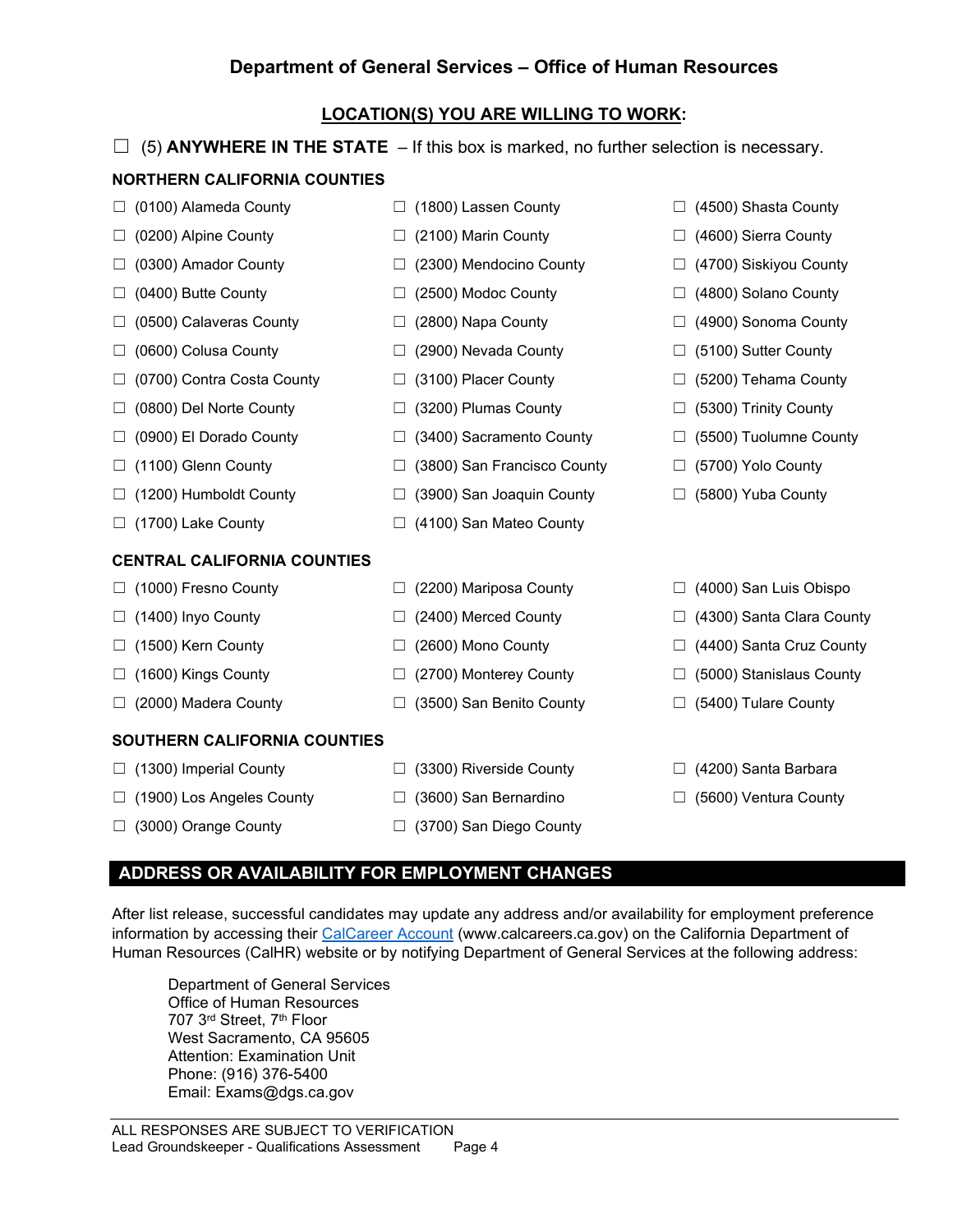#### **QUALIFICATIONS ASSESSMENT**

#### **START HERE FOR THE LEAD GROUNDSKEEPER QUALIFICATIONS ASSESSMENT**

**Read each task statement carefully and select the option that best relates to your experience. Your experience includes your education, training courses, and/or work experience (paid or unpaid).**

1. Supervise and/or demonstrates to Groundskeepers their duties of planting, watering, cultivating, and maintaining flower beds, lawns, shrubs, trees, and general grounds maintenance work.

#### **A. Select one that best relates to the length of your experience performing this task:**

- $\Box$  48 or more months
- $\Box$  36 to 47 months
- $\Box$  24 to 35 months
- $\Box$  12 to 23 months
- $\Box$  0 to 11 months

#### **B. Select one that best relates to the frequency; how often you performed this task:**

- ☐ Daily
- ☐ Weekly
- $\Box$  Monthly
- ☐ Yearly
- ☐ Never
- 2. Plants and cares for flowers, shrubs, trees, groundcover, ornamental and indoor plants to maintain and beautify maintained grounds.

#### **A. Select one that best relates to the length of your experience performing this task:**

- $\Box$  48 or more months
- $\Box$  36 to 47 months
- $\Box$  24 to 35 months
- $\Box$  12 to 23 months
- $\Box$  0 to 11 months

- ☐ Daily
- ☐ Weekly
- $\Box$  Monthly
- ☐ Yearly
- ☐ Never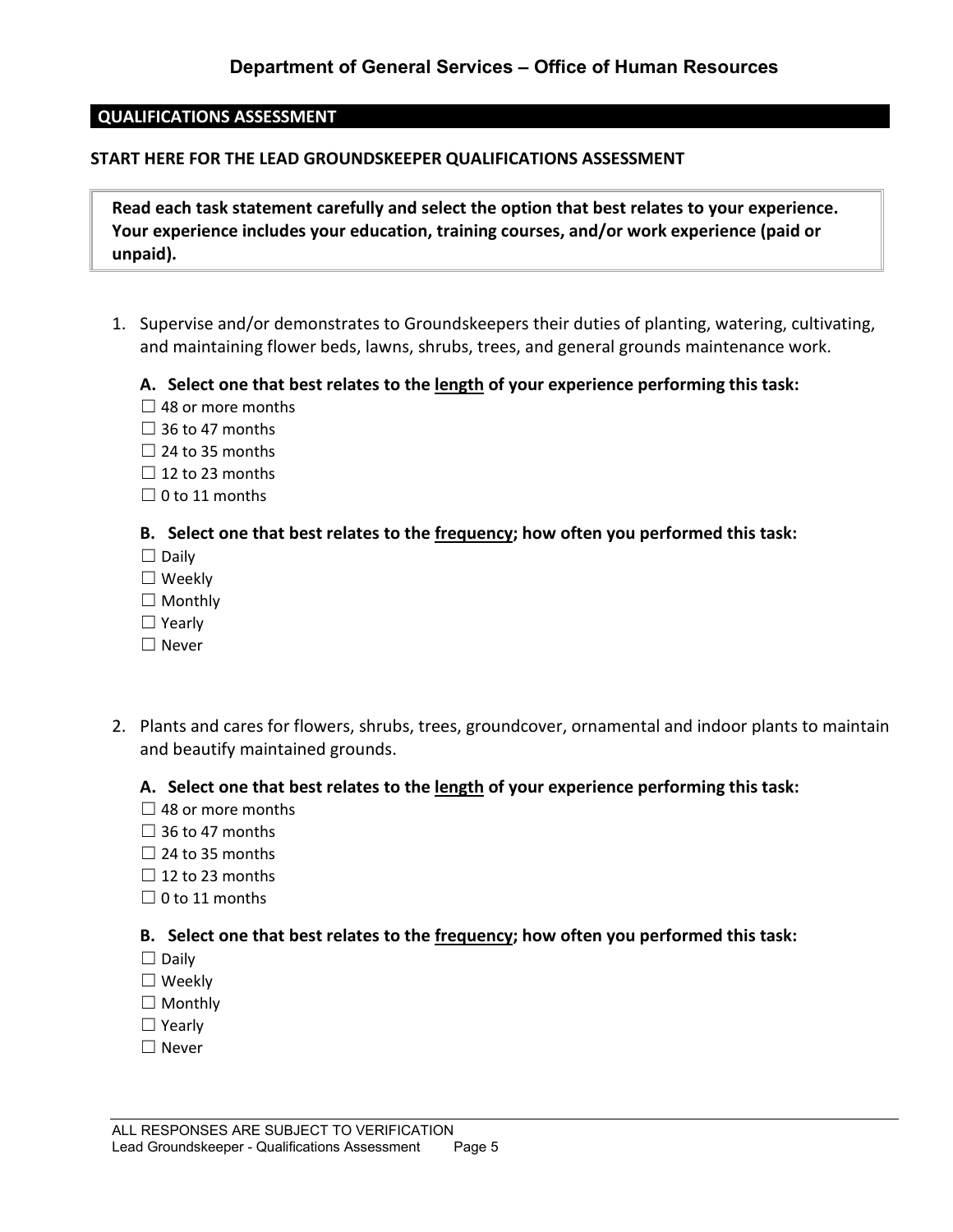3. Prunes shrubs and rose bushes using hand and/or cordless power tools.

#### **A. Select one that best relates to the length of your experience performing this task:**

- $\Box$  48 or more months
- $\Box$  36 to 47 months
- $\Box$  24 to 35 months
- $\Box$  12 to 23 months
- $\Box$  0 to 11 months

#### **B. Select one that best relates to the frequency; how often you performed this task:**

- ☐ Daily
- ☐ Weekly
- ☐ Monthly
- ☐ Yearly
- ☐ Never
- 4. Mows, edges, and aerates lawn areas using power tools, riding lawn mowers, lawn edgers, trimmers and aerators.

#### **A. Select one that best relates to the length of your experience performing this task:**

- $\Box$  48 or more months
- $\Box$  36 to 47 months
- $\Box$  24 to 35 months
- $\Box$  12 to 23 months
- $\Box$  0 to 11 months

- ☐ Daily
- ☐ Weekly
- □ Monthly
- ☐ Yearly
- ☐ Never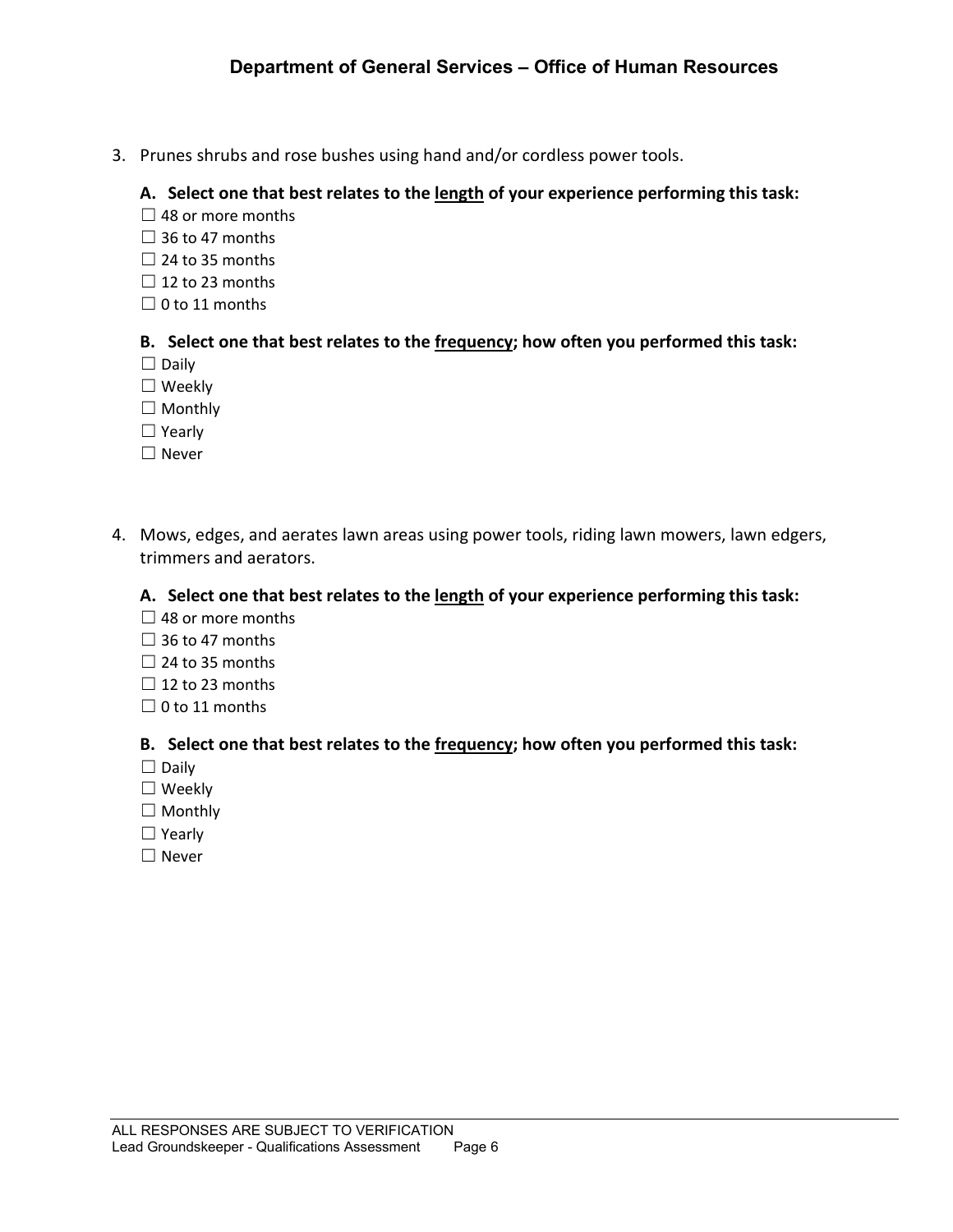5. Cultivates and amends soil prior to planting using hoes, shovels, and rototillers.

#### **A. Select one that best relates to the length of your experience performing this task:**

- $\Box$  48 or more months
- $\Box$  36 to 47 months
- $\Box$  24 to 35 months
- $\Box$  12 to 23 months
- $\Box$  0 to 11 months

#### **B. Select one that best relates to the frequency; how often you performed this task:**

- ☐ Daily
- ☐ Weekly
- ☐ Monthly
- ☐ Yearly
- ☐ Never
- 6. Trims and shapes shrubs and hedges using hand and/or cordless power trimmers to maintain and improve maintained grounds.

#### **A. Select one that best relates to the length of your experience performing this task:**

- $\Box$  48 or more months
- $\Box$  36 to 47 months
- $\Box$  24 to 35 months
- $\Box$  12 to 23 months
- $\Box$  0 to 11 months

- ☐ Daily
- ☐ Weekly
- ☐ Monthly
- ☐ Yearly
- ☐ Never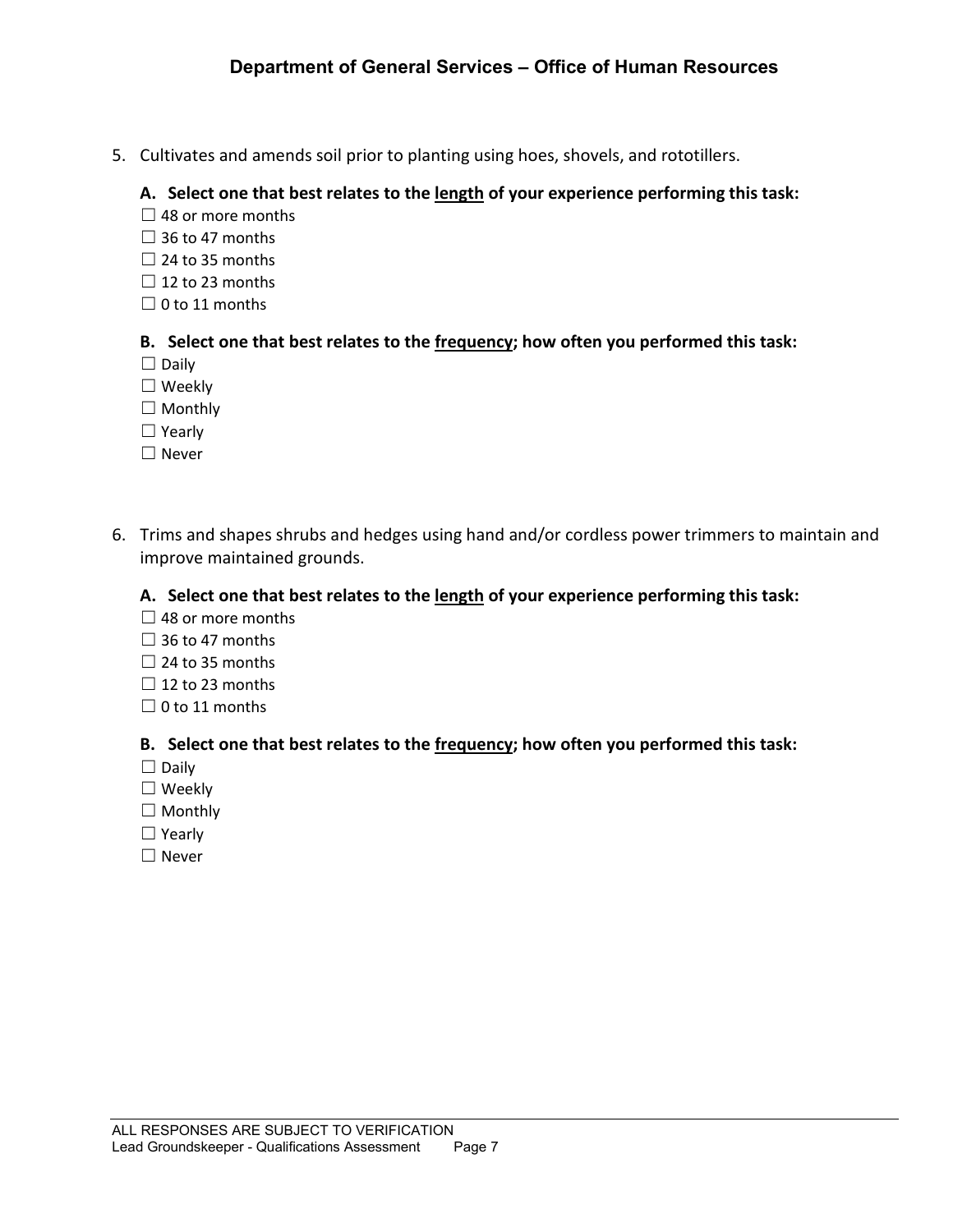7. Waters plants using hoses, portable water machines and irrigation systems.

#### **A. Select one that best relates to the length of your experience performing this task:**

- $\Box$  48 or more months
- $\Box$  36 to 47 months
- $\Box$  24 to 35 months
- $\Box$  12 to 23 months
- $\Box$  0 to 11 months

#### **B. Select one that best relates to the frequency; how often you performed this task:**

- ☐ Daily
- ☐ Weekly
- ☐ Monthly
- ☐ Yearly
- ☐ Never
- 8. Clears leaves using power rake, rake, shovels, tarps, small utility vehicles, and power leaf blowers to maintain grounds and ensure public safety.

#### **A. Select one that best relates to the length of your experience performing this task:**

- $\Box$  48 or more months
- $\Box$  36 to 47 months
- $\Box$  24 to 35 months
- $\Box$  12 to 23 months
- $\Box$  0 to 11 months

- ☐ Daily
- ☐ Weekly
- □ Monthly
- ☐ Yearly
- ☐ Never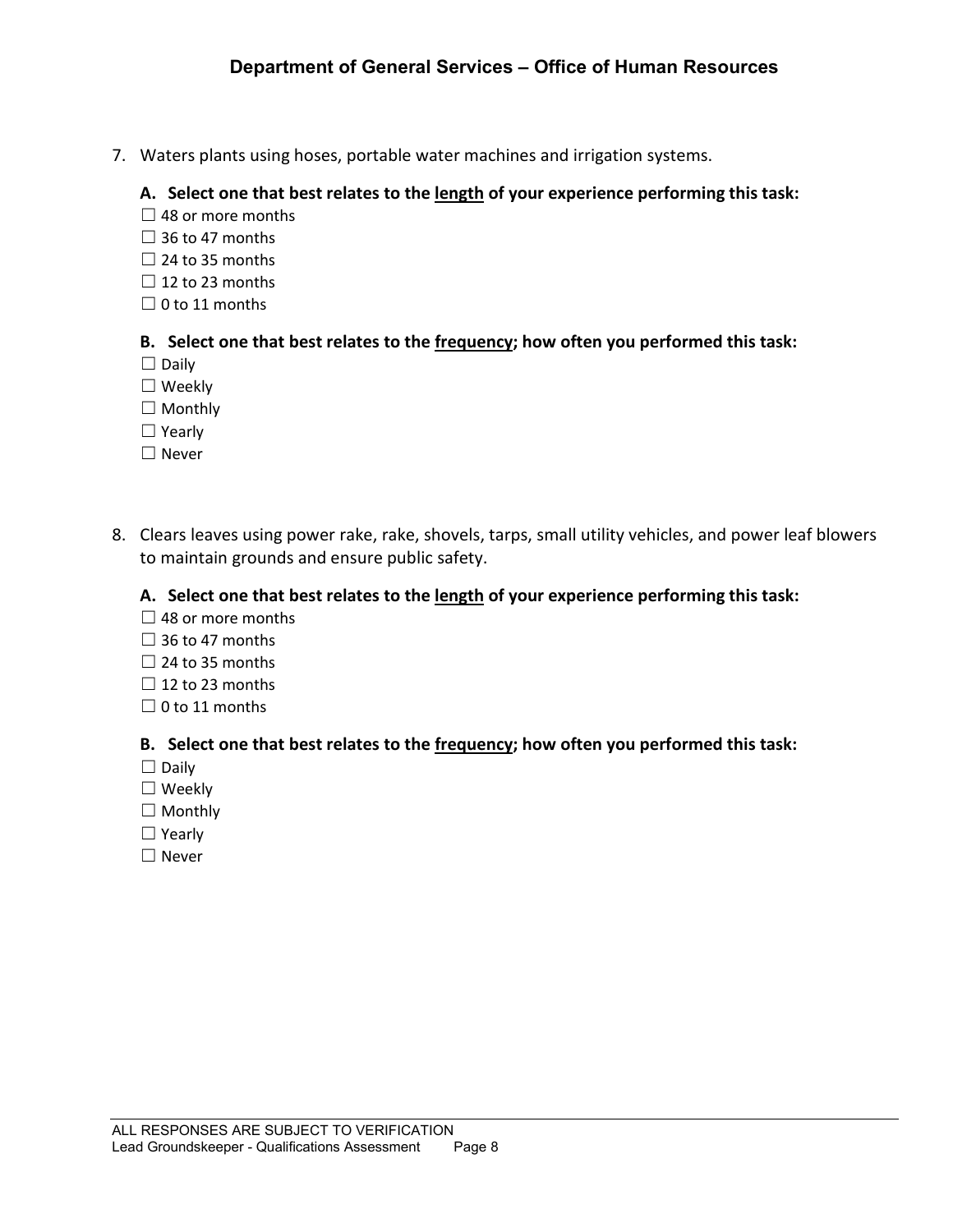9. Prunes low hanging branches and shapes small trees using chain saws, hand saws, pole saws, pruners, and loppers to shape, maintain and ensure public safety.

#### **A. Select one that best relates to the length of your experience performing this task:**

- $\Box$  48 or more months
- $\Box$  36 to 47 months
- $\Box$  24 to 35 months
- $\Box$  12 to 23 months
- $\Box$  0 to 11 months

#### **B. Select one that best relates to the frequency; how often you performed this task:**

- ☐ Daily
- ☐ Weekly
- □ Monthly
- ☐ Yearly
- ☐ Never
- 10. Removes weeds from flower beds and other areas by hand weeding or using hand tools and/or cordless power tools to maintain and improve maintained grounds.

#### **A. Select one that best relates to the length of your experience performing this task:**

- $\Box$  48 or more months
- $\Box$  36 to 47 months
- $\Box$  24 to 35 months
- $\Box$  12 to 23 months
- $\Box$  0 to 11 months

- ☐ Daily
- ☐ Weekly
- □ Monthly
- ☐ Yearly
- ☐ Never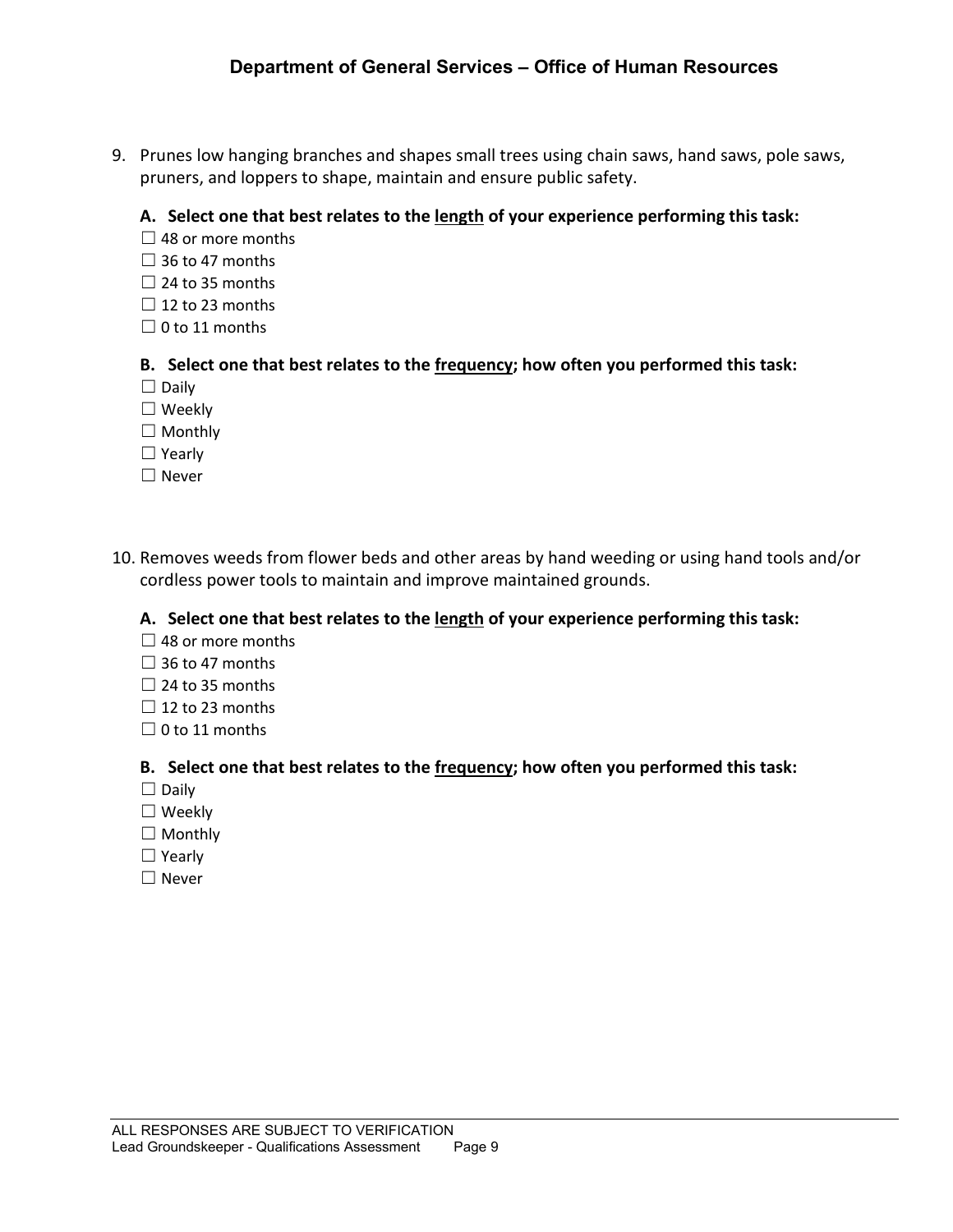11. Sows grass seed using a hand spreader and/or power spreader pulled by a small utility vehicle to replace or renovate lawn areas.

#### **A. Select one that best relates to the length of your experience performing this task:**

- $\Box$  48 or more months
- $\Box$  36 to 47 months
- $\Box$  24 to 35 months
- $\Box$  12 to 23 months
- $\Box$  0 to 11 months

#### **B. Select one that best relates to the frequency; how often you performed this task:**

- ☐ Daily
- ☐ Weekly
- □ Monthly
- ☐ Yearly
- ☐ Never
- 12. Hauls away and/or disposes of cut branches, grass clippings, weeds, and other plant material using a small utility vehicle, hand cart and tarp*.*

#### **A. Select one that best relates to the length of your experience performing this task:**

- $\Box$  48 or more months
- $\Box$  36 to 47 months
- $\Box$  24 to 35 months
- $\Box$  12 to 23 months
- $\Box$  0 to 11 months

- ☐ Daily
- ☐ Weekly
- □ Monthly
- ☐ Yearly
- ☐ Never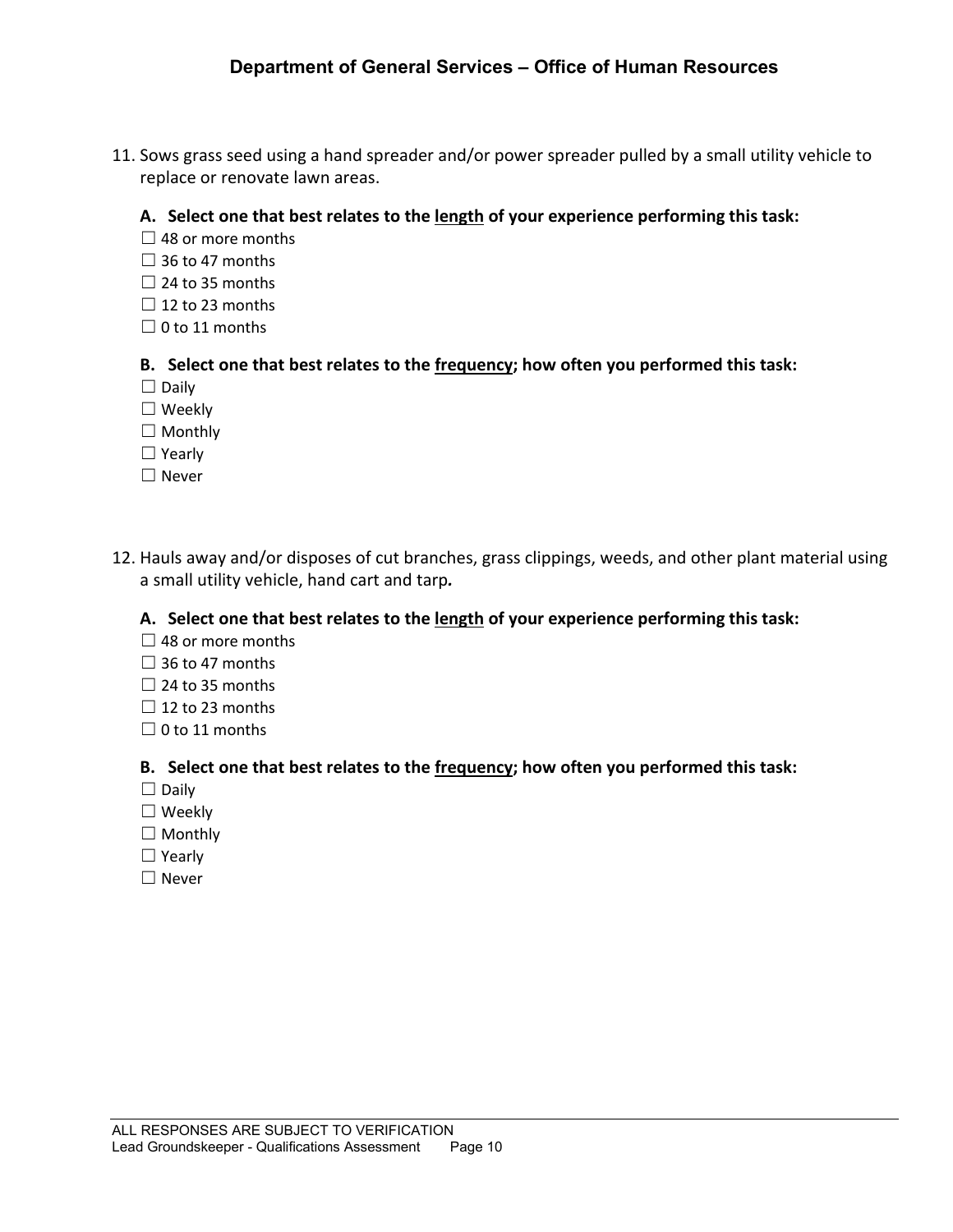13. Visually inspects and monitors vegetation for damage, disease, pests and/or parasites for the prevention and eradication of unwanted diseases and pests.

#### **A. Select one that best relates to the length of your experience performing this task:**

- $\Box$  48 or more months
- $\Box$  36 to 47 months
- $\Box$  24 to 35 months
- $\Box$  12 to 23 months
- $\Box$  0 to 11 months

#### **B. Select one that best relates to the frequency; how often you performed this task:**

- $\Box$  Daily
- ☐ Weekly
- □ Monthly
- ☐ Yearly
- ☐ Never
- 14. Applies granule and/or liquid fertilizers to plants, trees, shrubs, ground cover, lawns, annuals, etc. using required personal protection equipment (PPE), and appropriate tools (such as hand spreader, backpack sprayer, power sprayer, and power spreader pulled by a small utility vehicle).

#### **A. Select one that best relates to the length of your experience performing this task:**

- $\Box$  48 or more months
- $\Box$  36 to 47 months
- $\Box$  24 to 35 months
- $\Box$  12 to 23 months
- $\Box$  0 to 11 months

- $\Box$  Daily
- ☐ Weekly
- $\Box$  Monthly
- ☐ Yearly
- ☐ Never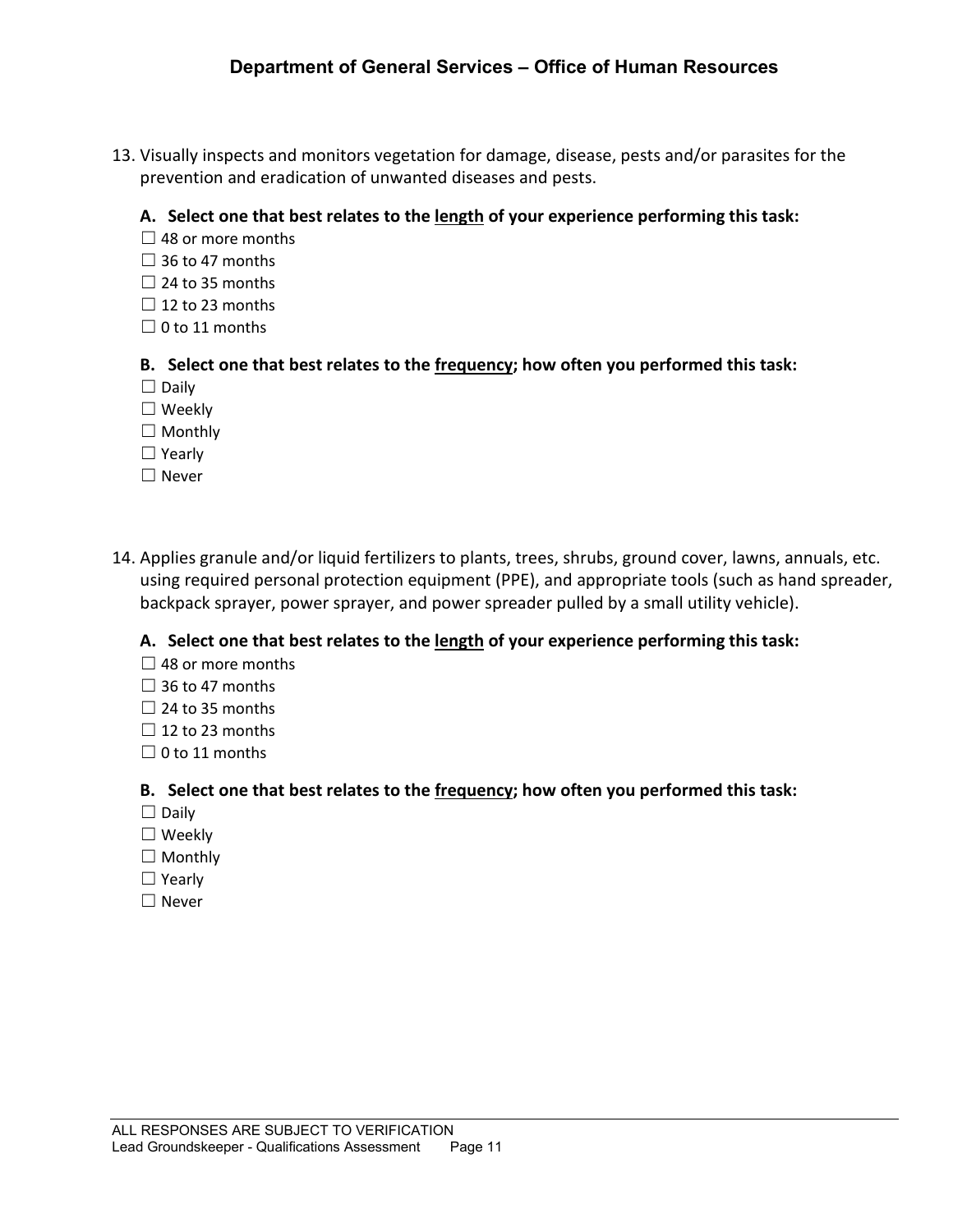15. Applies pesticides as needed to control insects, diseases and pests using required personal protection equipment (PPE) and appropriate tools (such as hand spreader, backpack sprayer, power sprayer, and power spreader pulled by a small utility vehicle) under direction of the supervisor.

#### **A. Select one that best relates to the length of your experience performing this task:**

- $\Box$  48 or more months
- $\Box$  36 to 47 months
- $\Box$  24 to 35 months
- $\Box$  12 to 23 months
- $\Box$  0 to 11 months

#### **B. Select one that best relates to the frequency; how often you performed this task:**

- ☐ Daily
- ☐ Weekly
- □ Monthly
- ☐ Yearly
- ☐ Never
- 16. Minor repairs and cleaning of mow strips, bike paths, walkways made of various materials (such as concrete asphalt, decomposed granite, paver stones) using appropriate tools (e.g., steam cleaners, jack hammers, jitterbug or tamper, bull floats, metal float, scribe, levels, screw gun, compactor, etc.) to ensure public safety and maintain grounds.

#### **A. Select one that best relates to the length of your experience performing this task:**

- $\Box$  48 or more months
- $\Box$  36 to 47 months
- $\Box$  24 to 35 months
- $\Box$  12 to 23 months
- $\Box$  0 to 11 months

- ☐ Daily
- ☐ Weekly
- □ Monthly
- ☐ Yearly
- ☐ Never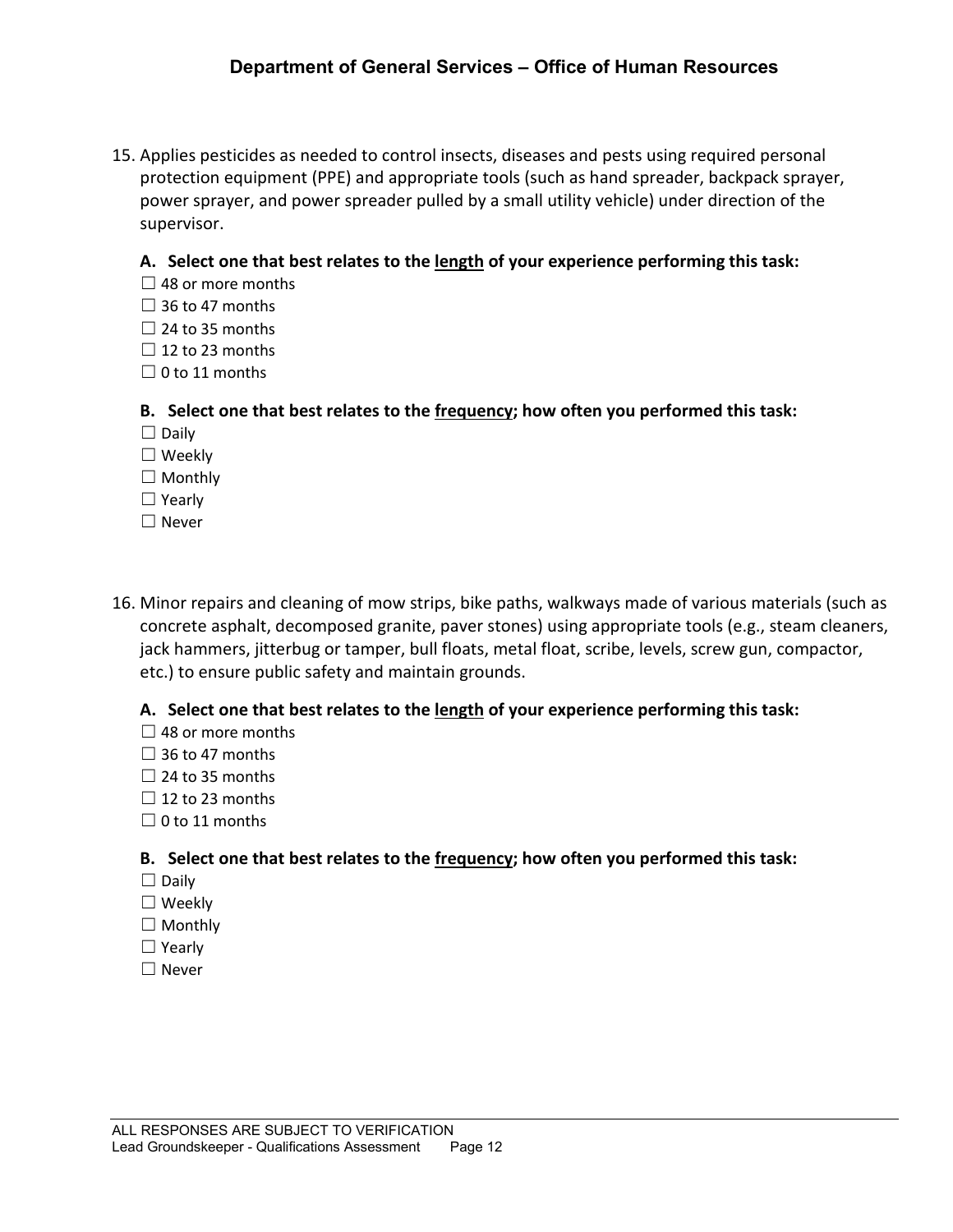17. Installs various types of irrigation systems (including drip, overhead, automatic, manual, low voltage controls and valves, etc.) using trenchers, shovels, backhoes, etc., to provide adequate water to the landscape.

#### **A. Select one that best relates to the length of your experience performing this task:**

- $\Box$  48 or more months
- $\Box$  36 to 47 months
- $\Box$  24 to 35 months
- $\Box$  12 to 23 months
- $\Box$  0 to 11 months

#### **B. Select one that best relates to the frequency; how often you performed this task:**

- $\Box$  Daily
- ☐ Weekly
- $\Box$  Monthly
- ☐ Yearly
- ☐ Never
- 18. Repairs and maintains various types of irrigation systems (including drip, overhead, automatic, manual, low voltage controls and valves, etc.) using trenchers, shovels, backhoes, etc.

**A. Select one that best relates to the length of your experience performing this task:**

- $\Box$  48 or more months
- $\Box$  36 to 47 months
- $\Box$  24 to 35 months
- $\Box$  12 to 23 months
- $\Box$  0 to 11 months

- $\Box$  Daily
- ☐ Weekly
- $\Box$  Monthly
- ☐ Yearly
- ☐ Never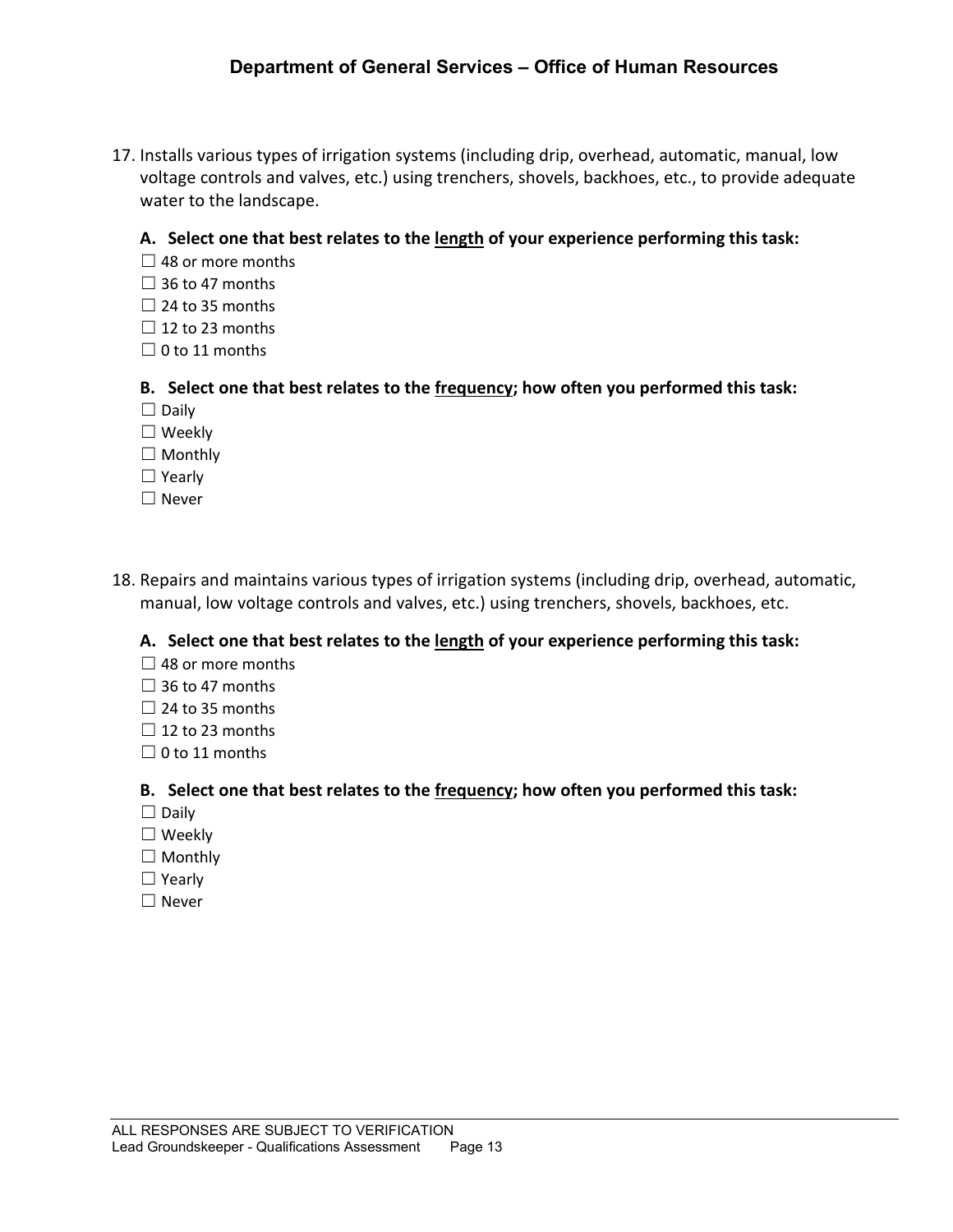19. Cleans out drainage ditches, catch basins, bio-swales, drains, and culverts using shovels and rakes, power drain cleaner, and water pumps to prevent flooding of parking lots, sidewalks, and landscape areas.

#### **A. Select one that best relates to the length of your experience performing this task:**

- $\Box$  48 or more months
- $\Box$  36 to 47 months
- $\Box$  24 to 35 months
- $\Box$  12 to 23 months
- $\Box$  0 to 11 months

#### **B. Select one that best relates to the frequency; how often you performed this task:**

- $\Box$  Daily
- ☐ Weekly
- $\Box$  Monthly
- ☐ Yearly
- ☐ Never
- 20. Picks-up and/or removes garbage and refuse from grounds using grab sticks, buckets, bags/sacks, rakes, shovels, backpack blower, sweeper vehicle, rags, spray bottles, cleaners/solvents, graffiti remover and small utility vehicles to service maintained grounds.

#### **A. Select one that best relates to the length of your experience performing this task:**

- $\Box$  48 or more months
- $\Box$  36 to 47 months
- $\Box$  24 to 35 months
- $\Box$  12 to 23 months
- $\Box$  0 to 11 months

- ☐ Daily
- ☐ Weekly
- □ Monthly
- ☐ Yearly
- ☐ Never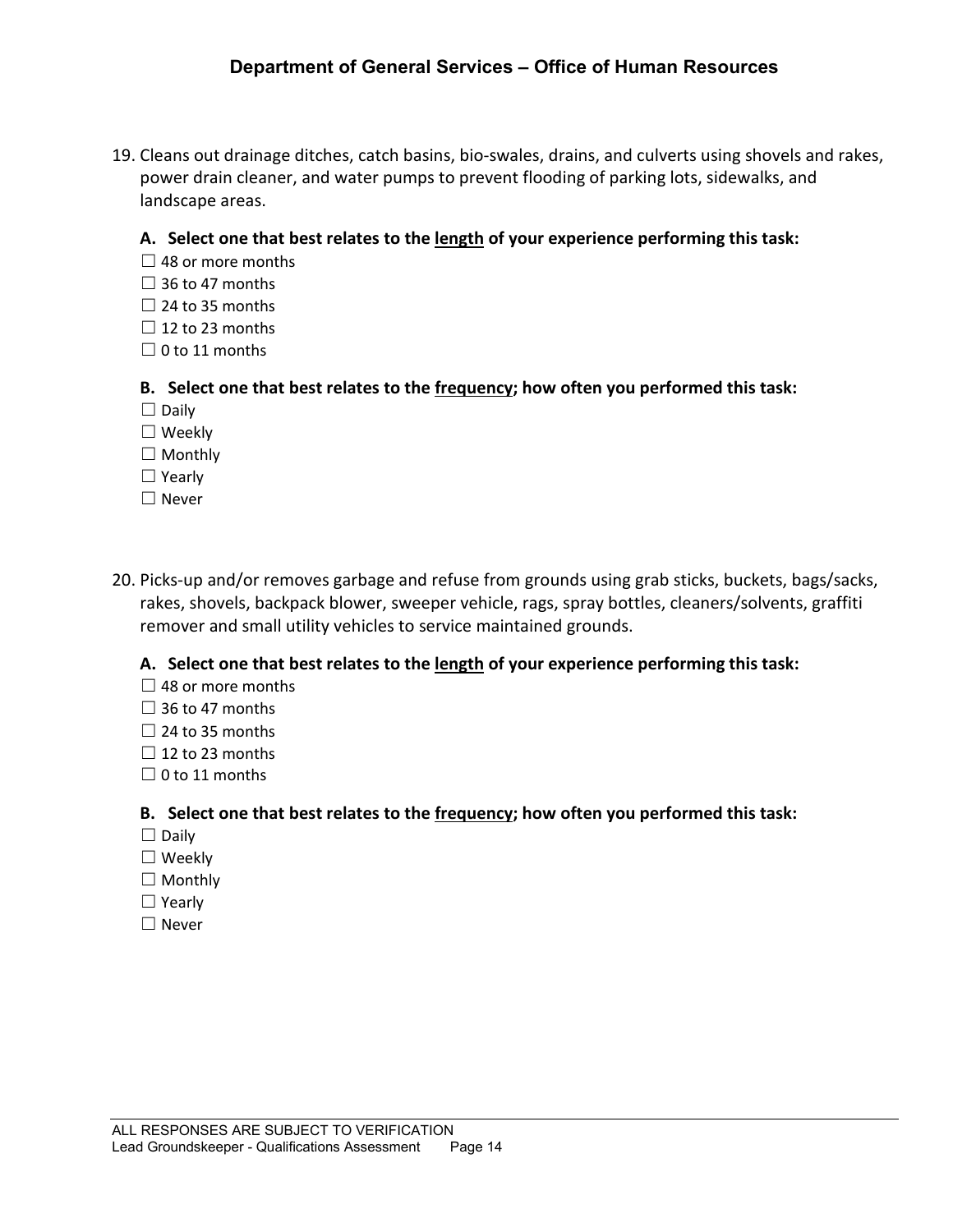21. Performs preventive maintenance and/or minor repairs on gas-powered equipment (such as lawn mowers, leaf blowers, line trimmers, etc.) using wrenches, screw drivers, hammers, files, etc. to prolong useful life of equipment.

#### **A. Select one that best relates to the length of your experience performing this task:**

- $\Box$  48 or more months
- $\Box$  36 to 47 months
- $\Box$  24 to 35 months
- $\Box$  12 to 23 months
- $\Box$  0 to 11 months

#### **B. Select one that best relates to the frequency; how often you performed this task:**

- $\Box$  Daily
- ☐ Weekly
- $\Box$  Monthly
- ☐ Yearly
- ☐ Never
- 22. Cleans, sharpens, and repairs hand tools and cordless power tools for proper and safe operation using operation manuals, power-driven sharpeners, grinders, files, sandpaper, drills, etc. to ensure efficient equipment operation.

#### **A. Select one that best relates to the length of your experience performing this task:**

- $\Box$  48 or more months
- $\Box$  36 to 47 months
- $\Box$  24 to 35 months
- $\Box$  12 to 23 months
- $\Box$  0 to 11 months

- ☐ Daily
- ☐ Weekly
- □ Monthly
- ☐ Yearly
- ☐ Never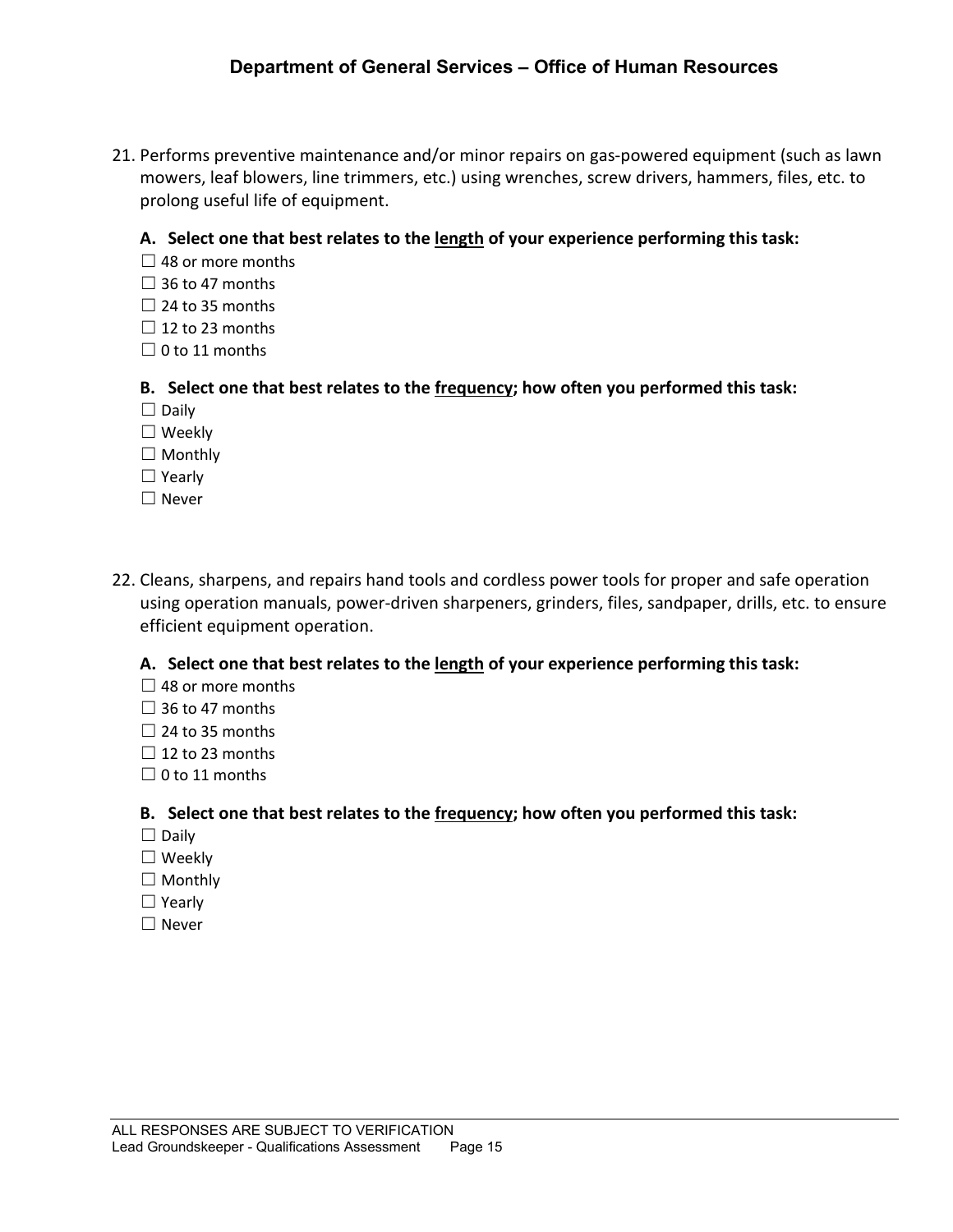23. Operates automated irrigation system to ensure proper amount of water to the landscaped areas.

#### **A. Select one that best relates to the length of your experience performing this task:**

- $\Box$  48 or more months
- $\Box$  36 to 47 months
- $\Box$  24 to 35 months
- $\Box$  12 to 23 months
- $\Box$  0 to 11 months

### **B. Select one that best relates to the frequency; how often you performed this task:**

- ☐ Daily
- ☐ Weekly
- ☐ Monthly
- ☐ Yearly
- ☐ Never
- 24. Monitors worksite to identify, and remedy, potential safety hazards to ensure public safety.

# **A. Select one that best relates to the length of your experience performing this task:**

- $\Box$  48 or more months
- $\Box$  36 to 47 months
- $\Box$  24 to 35 months
- $\Box$  12 to 23 months
- $\Box$  0 to 11 months

- ☐ Daily
- ☐ Weekly
- □ Monthly
- ☐ Yearly
- ☐ Never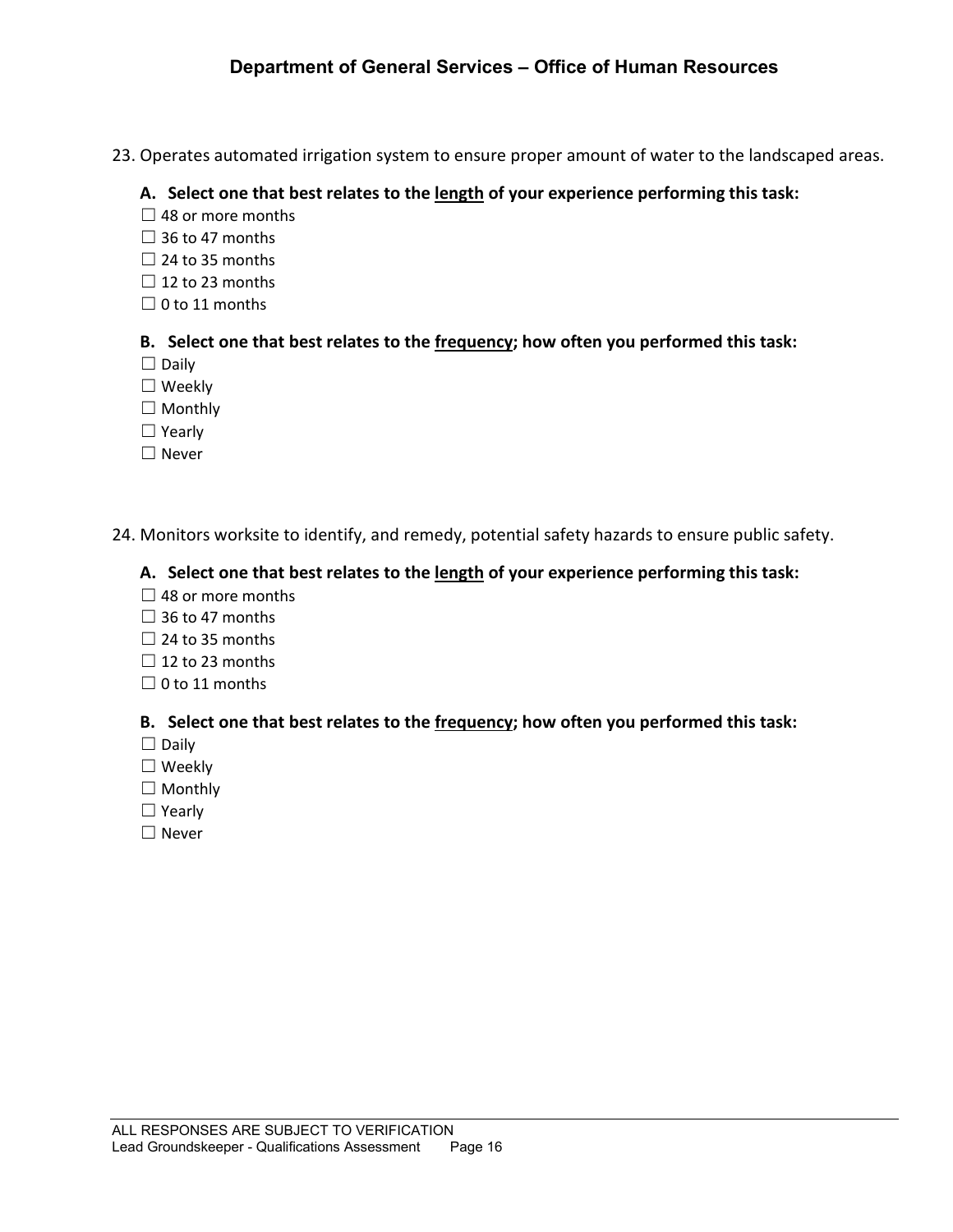25. Wears proper personal protective equipment (PPE) when performing hazardous activities (such as spraying chemicals or using power tools) to ensure personal safety and minimize exposure to hazardous materials.

#### **A. Select one that best relates to the length of your experience performing this task:**

- $\Box$  48 or more months
- $\Box$  36 to 47 months
- $\Box$  24 to 35 months
- $\Box$  12 to 23 months
- $\Box$  0 to 11 months

#### **B. Select one that best relates to the frequency; how often you performed this task:**

- $\Box$  Daily
- ☐ Weekly
- □ Monthly
- ☐ Yearly
- ☐ Never
- 26. Safely operates motor vehicles to transport self and materials in compliance to CHP and DMV rules and regulations.

#### **A. Select one that best relates to the length of your experience performing this task:**

- $\Box$  48 or more months
- $\Box$  36 to 47 months
- $\Box$  24 to 35 months
- $\Box$  12 to 23 months
- $\Box$  0 to 11 months

- $\Box$  Daily
- ☐ Weekly
- □ Monthly
- ☐ Yearly
- ☐ Never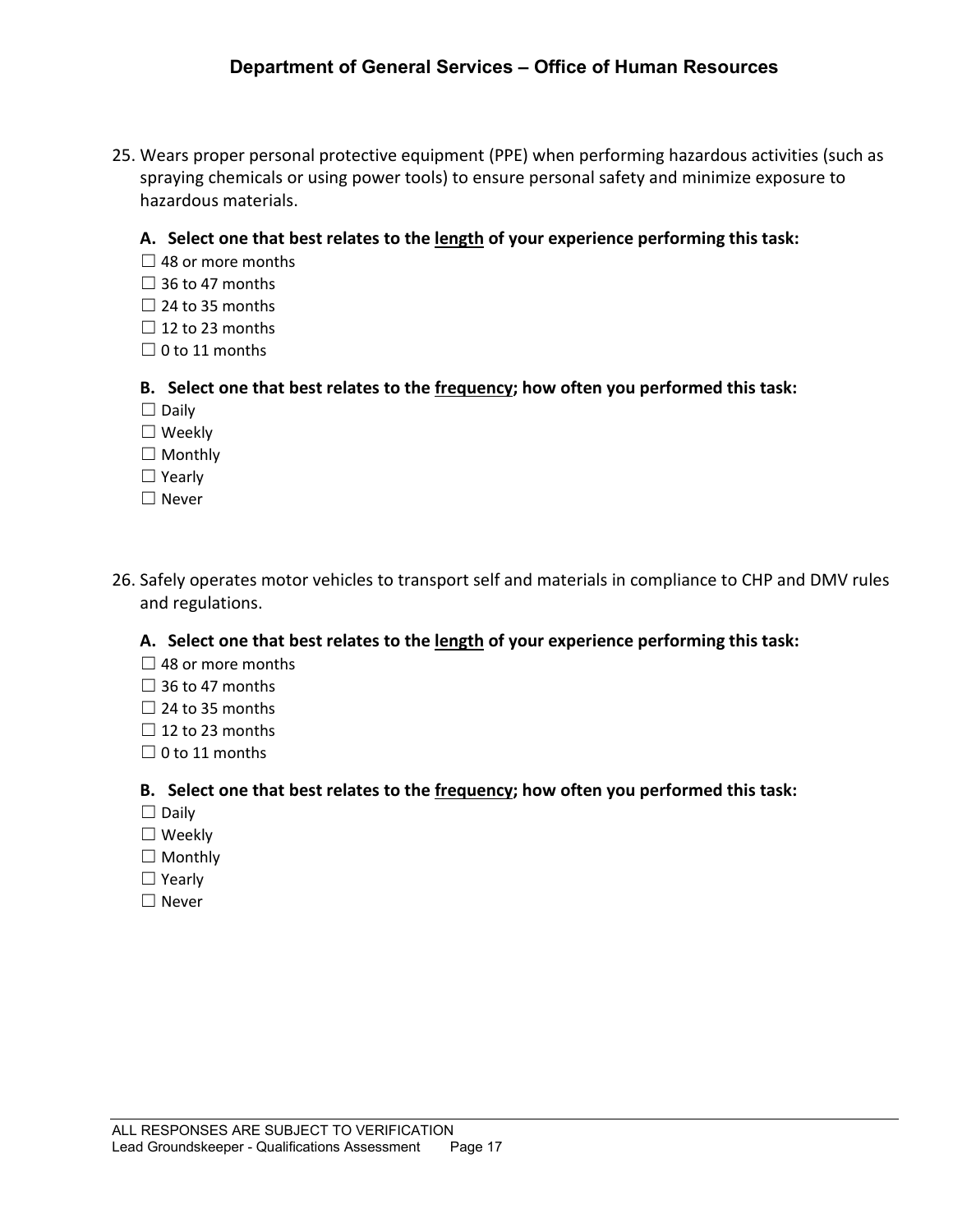27. Attends safety meetings in order to preclude or minimize accidents and ensure compliance with organizational requirements to prevent personal injury while on the job.

#### **A. Select one that best relates to the length of your experience performing this task:**

- $\Box$  48 or more months
- $\Box$  36 to 47 months
- $\Box$  24 to 35 months
- $\Box$  12 to 23 months
- $\Box$  0 to 11 months

#### **B. Select one that best relates to the frequency; how often you performed this task:**

- ☐ Daily
- ☐ Weekly
- □ Monthly
- ☐ Yearly
- ☐ Never
- 28. Oversee employees on proper procedures (such as use of fertilizers, equipment selection and uses, and lifting heavy objects) to ensure the work is performed in a safe and efficient manner.

#### **A. Select one that best relates to the length of your experience performing this task:**

- $\Box$  48 or more months
- $\Box$  36 to 47 months
- $\Box$  24 to 35 months
- $\Box$  12 to 23 months
- $\Box$  0 to 11 months

- ☐ Daily
- ☐ Weekly
- □ Monthly
- ☐ Yearly
- ☐ Never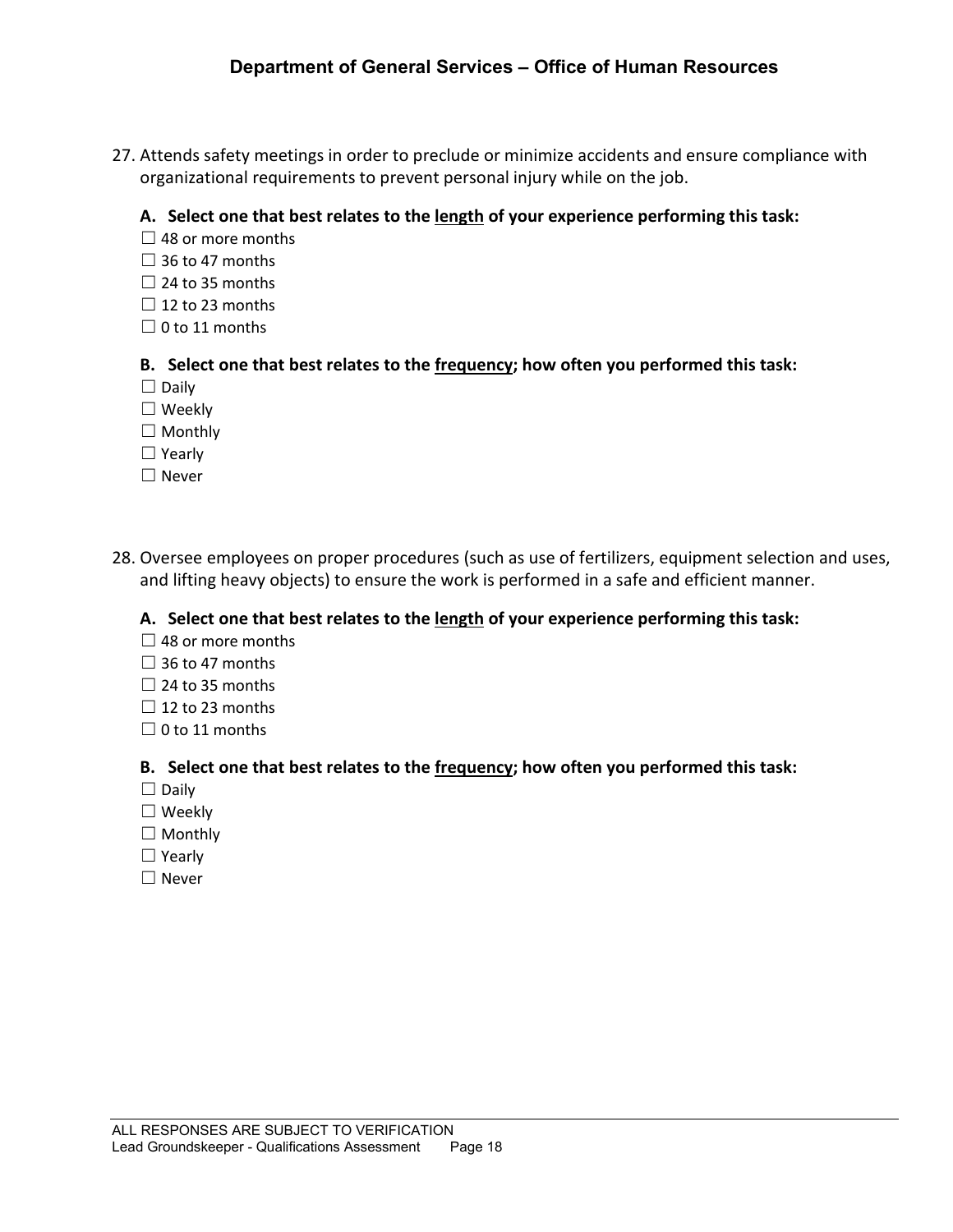29. Oversees scheduling the application of fertilizers and pesticides using established procedures to ensure accurate timing of application.

#### **A. Select one that best relates to the length of your experience performing this task:**

- $\Box$  48 or more months
- $\Box$  36 to 47 months
- $\Box$  24 to 35 months
- $\Box$  12 to 23 months
- $\Box$  0 to 11 months

#### **B. Select one that best relates to the frequency; how often you performed this task:**

- ☐ Daily
- ☐ Weekly
- □ Monthly
- ☐ Yearly
- ☐ Never
- 30. Maintain and submit accurate records regarding the times, locations, and amounts of pesticides and fertilizers to be applied by completing a Pesticide Use Report form for documentation purposes.

#### **A. Select one that best relates to the length of your experience performing this task:**

- $\Box$  48 or more months
- $\Box$  36 to 47 months
- $\Box$  24 to 35 months
- $\Box$  12 to 23 months
- $\Box$  0 to 11 months

- $\Box$  Daily
- ☐ Weekly
- □ Monthly
- ☐ Yearly
- ☐ Never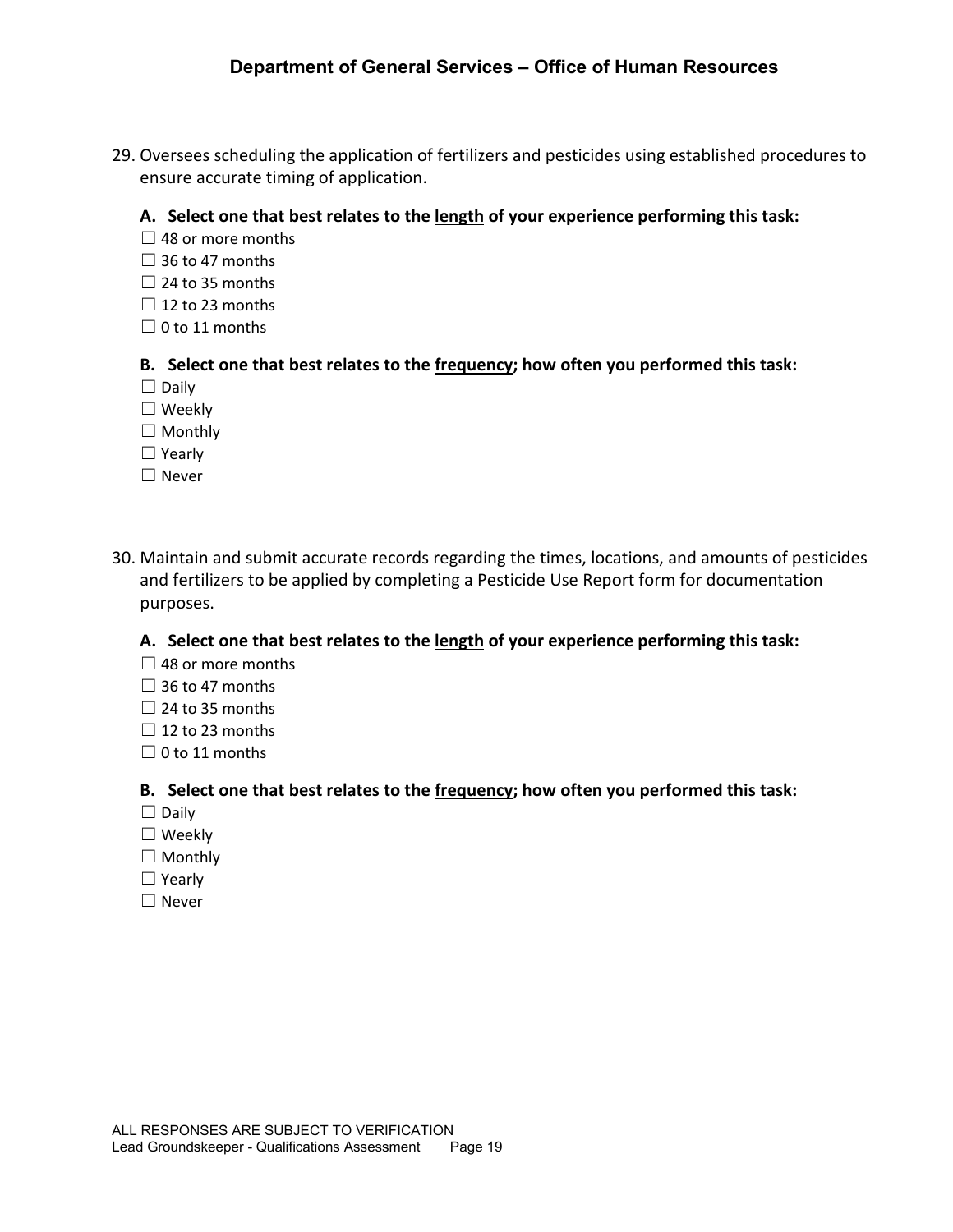31. Reviews work orders and project specifications to determine the materials that are needed for a particular job to ensure successful job completion in accordance with management instructions.

#### **A. Select one that best relates to the length of your experience performing this task:**

- $\Box$  48 or more months
- $\Box$  36 to 47 months
- $\Box$  24 to 35 months
- $\Box$  12 to 23 months
- $\Box$  0 to 11 months

#### **B. Select one that best relates to the frequency; how often you performed this task:**

- ☐ Daily
- ☐ Weekly
- □ Monthly
- ☐ Yearly
- ☐ Never
- 32. Reviews operation manuals for tools, equipment, and chemical applications (such as fertilizers, herbicides, insecticides, and fungicides).

#### **A. Select one that best relates to the length of your experience performing this task:**

- $\Box$  48 or more months
- $\Box$  36 to 47 months
- $\Box$  24 to 35 months
- $\Box$  12 to 23 months
- $\Box$  0 to 11 months

- ☐ Daily
- ☐ Weekly
- □ Monthly
- ☐ Yearly
- ☐ Never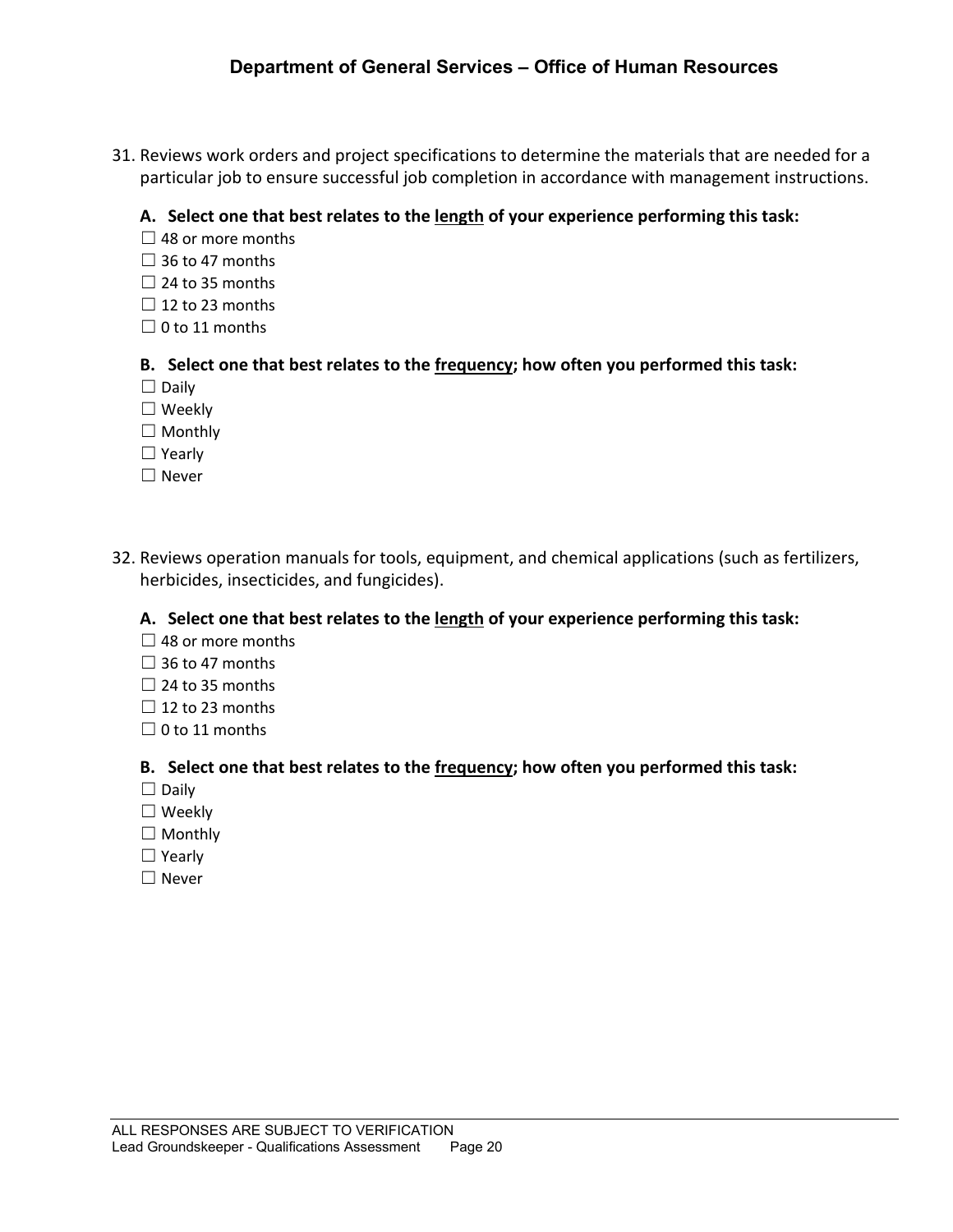33. Conducts inventories of equipment, supplies, or materials in order to detect shortages and to determine when it is necessary to reorder.

#### **A. Select one that best relates to the length of your experience performing this task:**

- $\Box$  48 or more months
- $\Box$  36 to 47 months
- $\Box$  24 to 35 months
- $\Box$  12 to 23 months
- $\Box$  0 to 11 months

#### **B. Select one that best relates to the frequency; how often you performed this task:**

- ☐ Daily
- ☐ Weekly
- □ Monthly
- ☐ Yearly
- ☐ Never

#### 34. Requests equipment, supplies, or materials and informs supervisor of inventory needs.

#### **A. Select one that best relates to the length of your experience performing this task:**

- $\Box$  48 or more months
- $\Box$  36 to 47 months
- $\Box$  24 to 35 months
- $\Box$  12 to 23 months
- $\Box$  0 to 11 months

- ☐ Daily
- ☐ Weekly
- ☐ Monthly
- ☐ Yearly
- ☐ Never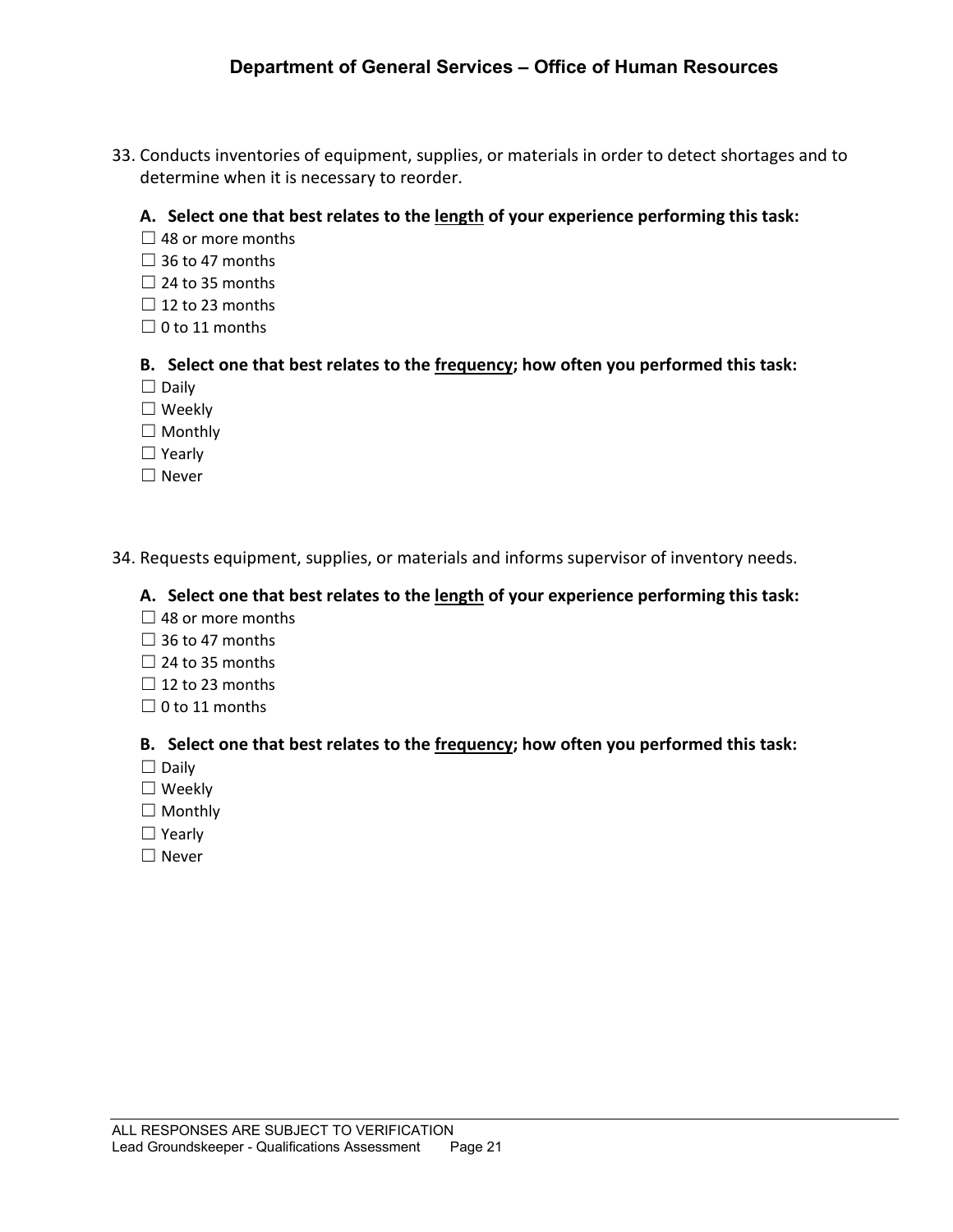35. Reads reports and memorandums to remain current and knowledgeable about job activities, policies, and procedures in accordance with organizational guidelines.

#### **A. Select one that best relates to the length of your experience performing this task:**

- $\Box$  48 or more months
- $\Box$  36 to 47 months
- $\Box$  24 to 35 months
- $\Box$  12 to 23 months
- $\Box$  0 to 11 months

#### **B. Select one that best relates to the frequency; how often you performed this task:**

- ☐ Daily
- ☐ Weekly
- □ Monthly
- ☐ Yearly
- ☐ Never
- 36. Participates in staff meetings to ensure current information is communicated within the unit in accordance with management instructions.

#### **A. Select one that best relates to the length of your experience performing this task:**

- $\Box$  48 or more months
- $\Box$  36 to 47 months
- $\Box$  24 to 35 months
- $\Box$  12 to 23 months
- $\Box$  0 to 11 months

- ☐ Daily
- ☐ Weekly
- □ Monthly
- ☐ Yearly
- ☐ Never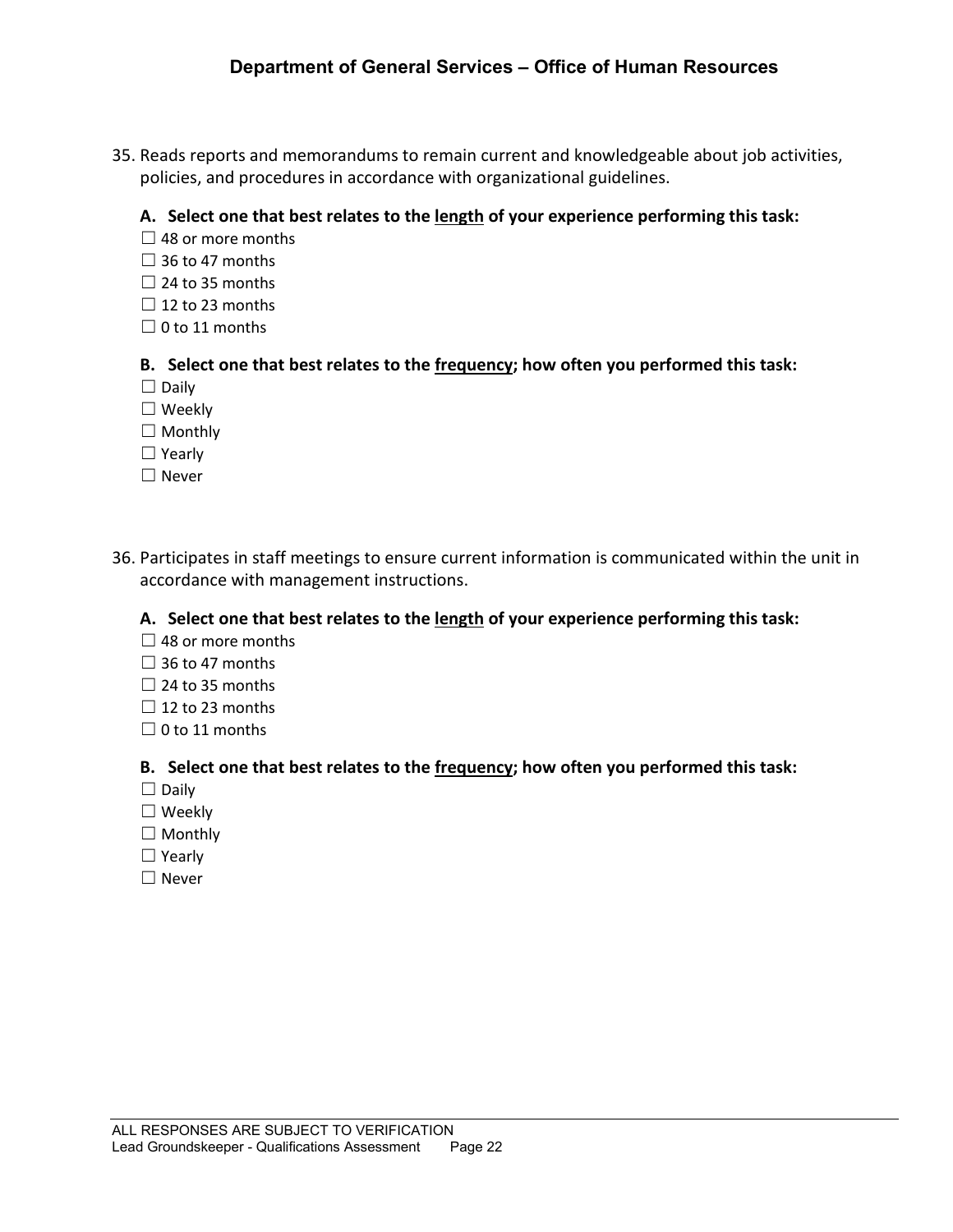37. Coordinates work at job sites in order to ensure the continuity of the work process.

#### **A. Select one that best relates to the length of your experience performing this task:**

- $\Box$  48 or more months
- $\Box$  36 to 47 months
- $\Box$  24 to 35 months
- $\Box$  12 to 23 months
- $\Box$  0 to 11 months

#### **B. Select one that best relates to the frequency; how often you performed this task:**

- ☐ Daily
- ☐ Weekly
- □ Monthly
- ☐ Yearly
- ☐ Never
- 38. Delegates work assignments to employees in accordance with the workers' experience and ability levels to ensure the proper distribution of workloads.

#### **A. Select one that best relates to the length of your experience performing this task:**

- $\Box$  48 or more months
- $\Box$  36 to 47 months
- $\Box$  24 to 35 months
- $\Box$  12 to 23 months
- $\Box$  0 to 11 months

- ☐ Daily
- ☐ Weekly
- □ Monthly
- ☐ Yearly
- ☐ Never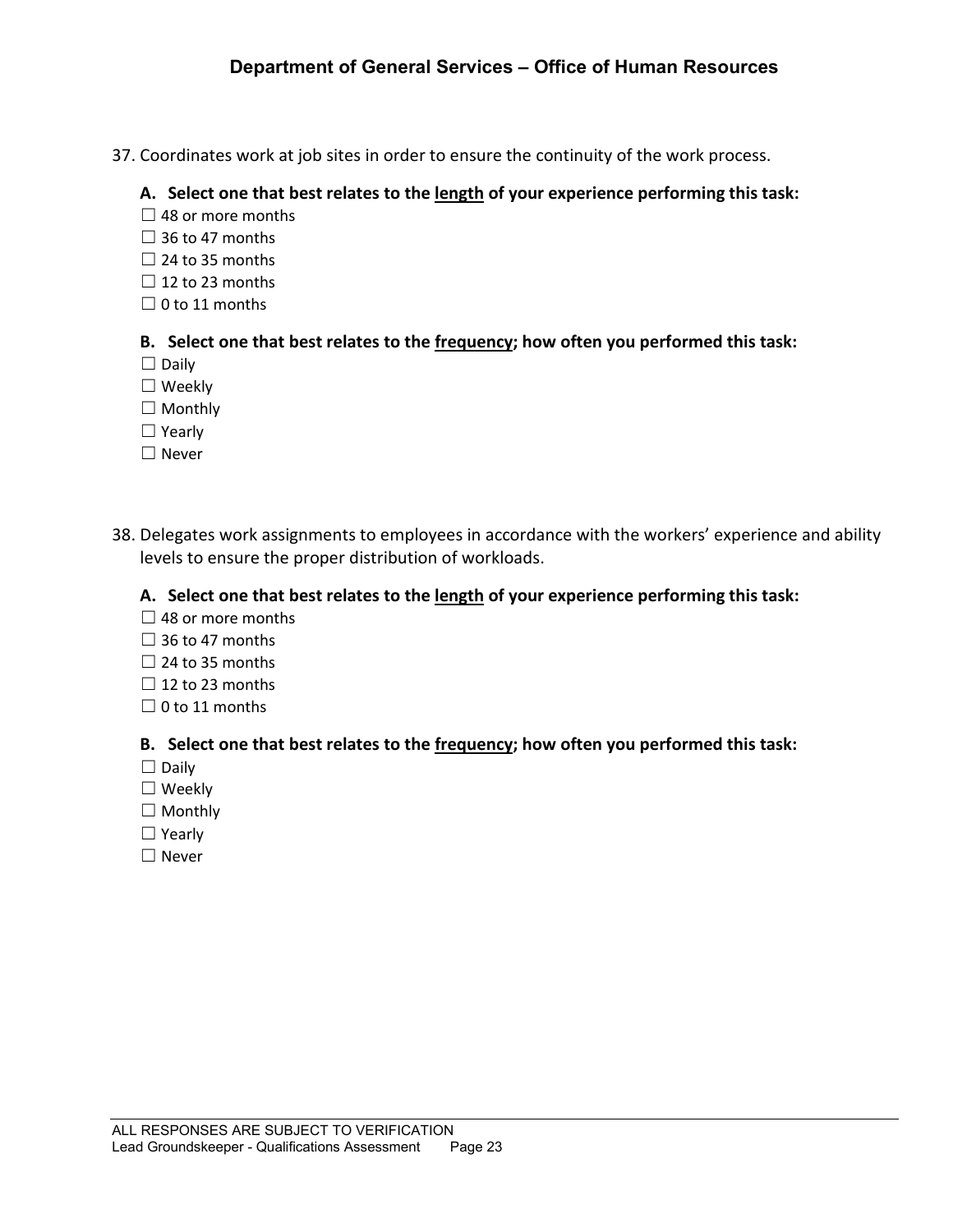39. Monitors and inspects the work of other employees to ensure that the work meets organizational standards and that production timelines are met in accordance with management instructions.

#### **A. Select one that best relates to the length of your experience performing this task:**

- $\Box$  48 or more months
- $\Box$  36 to 47 months
- $\Box$  24 to 35 months
- $\Box$  12 to 23 months
- $\Box$  0 to 11 months

#### **B. Select one that best relates to the frequency; how often you performed this task:**

- $\Box$  Daily
- ☐ Weekly
- □ Monthly
- ☐ Yearly
- ☐ Never
- 40. Provide feedback to supervisor regarding employee job performance to ensure accurate performance appraisal within organizational guidelines.

#### **A. Select one that best relates to the length of your experience performing this task:**

- $\Box$  48 or more months
- $\Box$  36 to 47 months
- $\Box$  24 to 35 months
- $\Box$  12 to 23 months
- $\Box$  0 to 11 months

#### **B. Select one that best relates to the frequency; how often you performed this task:**

- ☐ Daily
- ☐ Weekly
- □ Monthly
- ☐ Yearly
- ☐ Never

# **THIS CONCLUDES THE QUALIFICATIONS ASSESSMENT**

# **PLEASE COMPLETE AFFIRMATION STATEMENT ON THE NEXT PAGE**